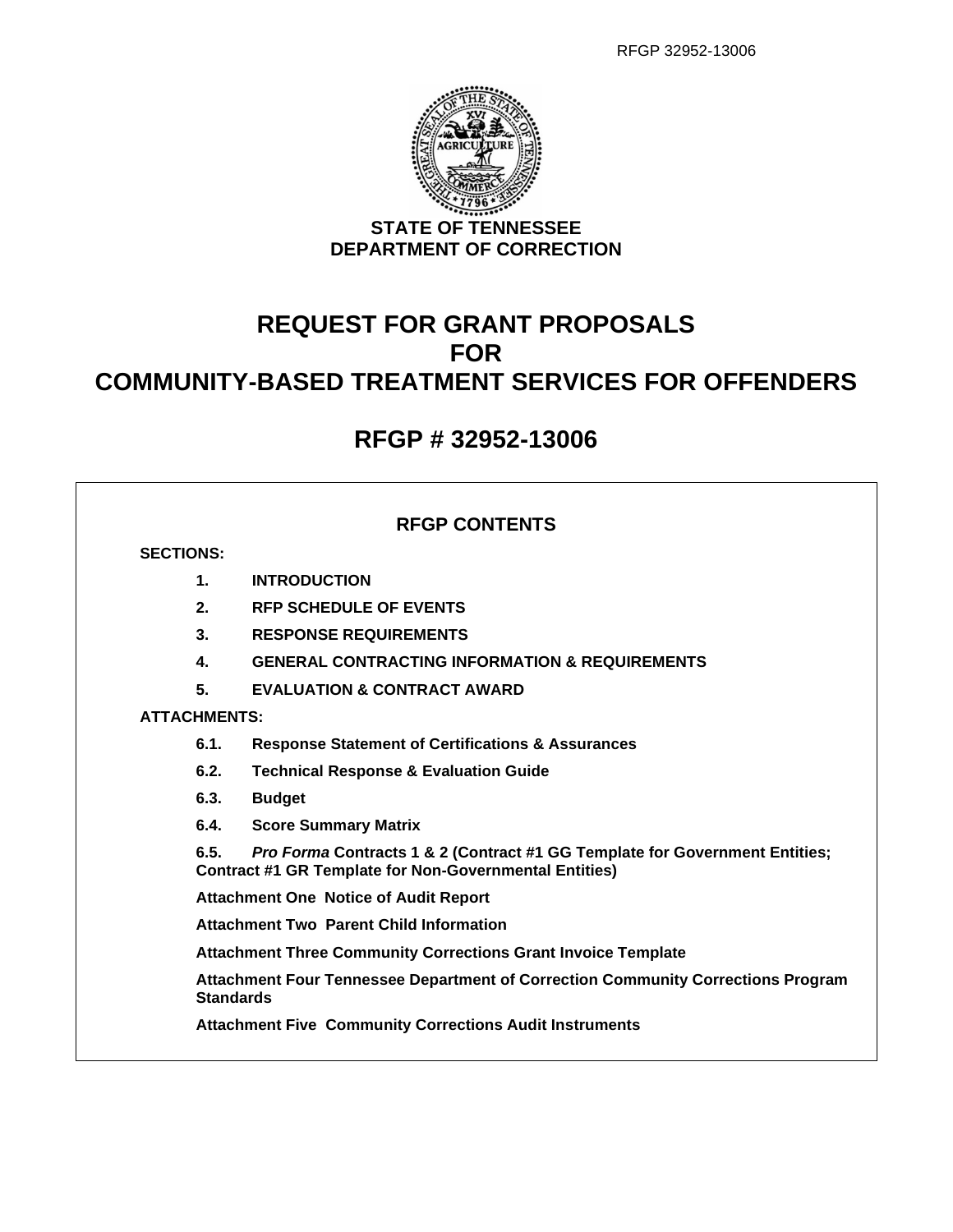

**STATE OF TENNESSEE Department of Correction**

## **REQUEST FOR GRANT PROPOSALS FOR Community-Based Treatment Services for Offenders**

**RFGP # 32952-13006**

### 1. **INTRODUCTION**

The State of Tennessee, Department of Correction, hereinafter referred to as "the State," has issued this Request for Grant Proposals (RFGP) with the intent to award multiple contracts for entities and organizations to provide treatment services to Offenders sentenced to community corrections with a designated substance use or co-occurring disorder throughout the State.

The RFGP defines minimum service requirements; solicits proposals; details proposal requirements; and, outlines the State's process for evaluating proposals and selecting contractor(s) to provide the required service. Through this RFGP, the State seeks to buy the best services at the most favorable, competitive prices and to give ALL qualified businesses, including those that are owned by minorities, women, persons with a disability, and small business enterprises, opportunity to do business with the state as contractors and sub-contractors.

Pursuant to the Community Corrections Act of 1985, which established an alternative to incarceration for non-violent felony offenders and other felony offenders with designated "special needs" that could be best served in the community, rather than in a correctional institution. Tenn. Code Ann. § 40-36- 106. provides the Tennessee Department of Correction with the ability to offer community-based alternatives in lieu of incarceration, thereby reserving secure confinement facilities for violent felony offenders. As of June 30, 2021, the Department of Correction is responsible for the supervision of 7,654 offenders sentenced to community corrections. Passed in the State legislature, the Alternatives to Incarceration Act (HB0784/SB0767) and its companion bill known as the Re-Entry Success Act (HB0785/SB0768) allows the Department of Correction to contract with entities and organizations, including local governments to create or operate community-based alternatives to incarceration.

The Department of Correction is seeking proposals for current community-based treatment services to include: Residential Inpatient Treatment, Intensive Outpatient Programming, and Day Reporting Center Services available to its current and future offender population. In addition, supervision services may be proposed but *must* include a treatment-based option. *The Department of Correction currently has six (6) State-owned Day Reporting Centers and therefore, no proposals for Day Reporting Center Services can be proposed in the following cities: Johnson City, Knoxville, Nashville, Murfreesboro, Jackson and Memphis. In addition, the Department is actively preparing to open two (2) additional Day Reporting Centers in the following cities: Chattanooga and Columbia, therefore no proposals for Day Reporting Centers in these cities will be accepted.*

- 1.1. **Scope of Service, Contract Period, & Required Terms and Conditions.** The contract awarded pursuant to this RFGP will be drafted in accordance with the RFGP Attachment 6.4., *Pro Forma Contract*, which details the State's required:
	- Scope of Services and Deliverables (Section A);
	- Contract Period (Section B);
	- Payment Terms (Section C);
	- Standard Terms and Conditions (Section D); and,
	- Special Terms and Conditions (Section E).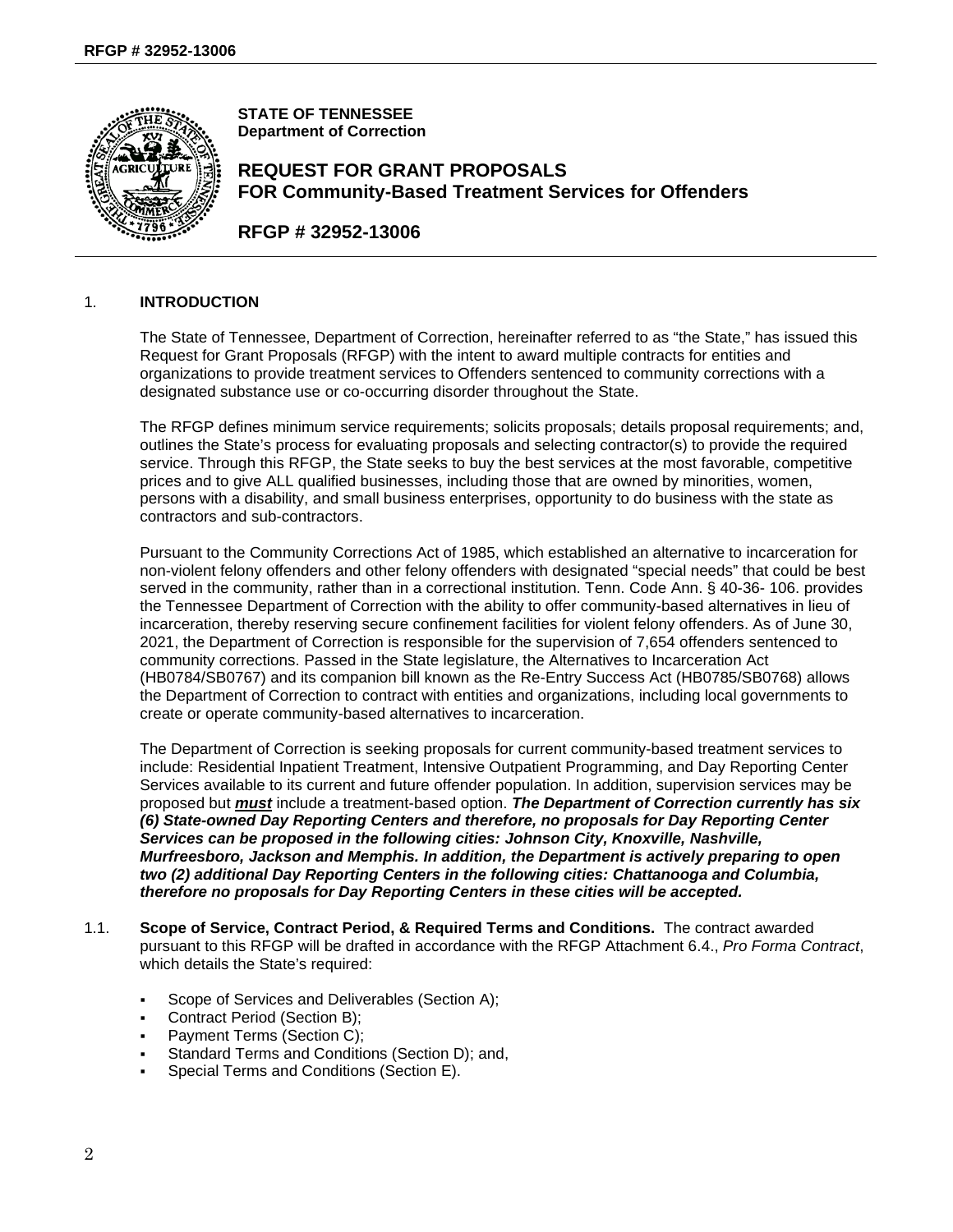- 1.2. **Nondiscrimination.** No person shall be excluded from participation in, be denied benefits of, or be otherwise subjected to discrimination in the performance of a Contract pursuant to this RFGP or in the employment practices of the Contractor on the grounds of disability, age, race, color, religion, sex, national origin, or any other classification protected by federal, Tennessee state constitutional, or statutory law. The Contractor pursuant to this RFGP shall, upon request, show proof of such nondiscrimination and shall post in conspicuous places, available to all employees and applicants, notices of nondiscrimination.
- 1.3. **RFGP Communications.** Reference the RFGP identification number, **RFGP # 32952-13006**, in all communications relating to this RFGP, and direct any such communications to the following person designated as the RFGP Coordinator.

Ariel Evans Tennessee Department of Correction 320 Sixth Avenue North Nashville Tennessee 37243 615.253.8106 [ariel.evans@tn.gov](mailto:ariel.evans@tn.gov)

- 1.3.1. Only the State's official, written responses and communications with Respondents are binding with regard to this RFGP. Oral communications between a State official and one or more Respondents are unofficial and non-binding.
- 1.3.2. Potential Respondents must ensure that the State receives all written questions and comments, including questions and requests for clarification, no later than the Written Questions & Comments Deadline detailed in the RFGP Section 2, Schedule of Events.
- 1.3.3. Respondents must assume the risk of the method of dispatching any communication or response to the State. The State assumes no responsibility for delays or delivery failures resulting from the Respondent's method of dispatch. Actual or digital "postmarking" of a communication or response to the State by a specified deadline is not a substitute for the State's actual receipt of a communication or response.
- 1.3.4. The State will convey all official responses and communications related to this RFGP to the prospective Respondents from whom the State has received a Notice of Intent to Respond (refer to RFGP Section 2, Schedule of Events).
- 1.3.5. The State reserves the right to determine, at its sole discretion, the method of conveying official, written responses and communications related to this RFGP. Such written communications may be transmitted by mail, hand-delivery, facsimile, electronic mail, Internet posting, or any other means deemed reasonable by the State.
- 1.3.6. The State reserves the right to determine, at its sole discretion, the appropriateness and adequacy of responses to written comments, questions, and requests related to this RFGP. The State's official, written responses will constitute an amendment of this RFP.
- 1.3.7. Any data or factual information provided by the State (in this RFGP, an RFGP amendment or any other communication relating to this RFGP) is for informational purposes only. The State will make reasonable efforts to ensure the accuracy of such data or information, however it is the Respondent's obligation to independently verify any data or information provided by the State. The State expressly disclaims the accuracy or adequacy of any information or data that it provides to prospective Respondents.

**Unauthorized contact about this RFGP with employees or officials of the State of Tennessee may result in disqualification from consideration under this procurement process.**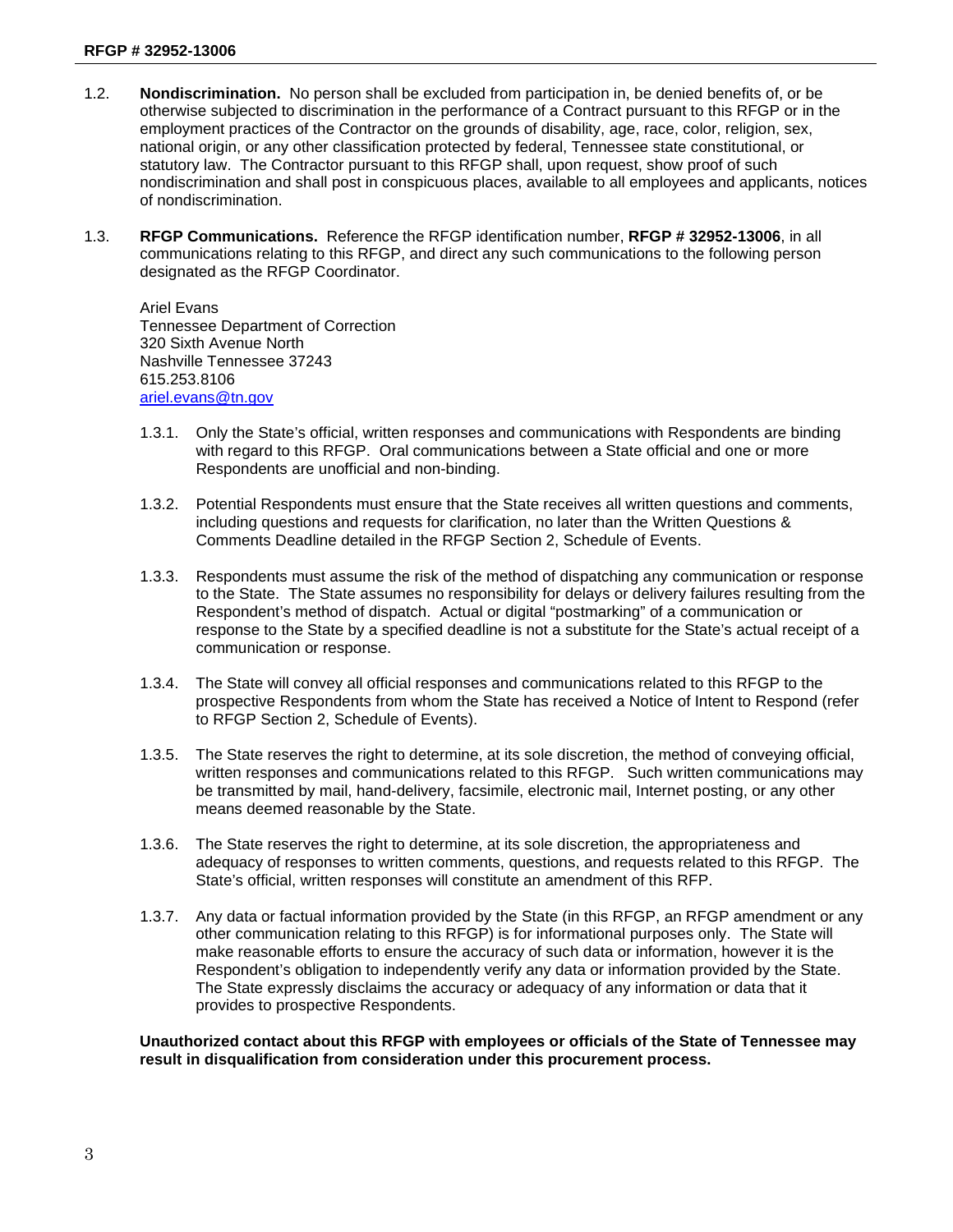Notwithstanding the foregoing, potential proposers may also contact the following as appropriate: (a) staff of the Governor's Office of Diversity Business Enterprise for assistance available to minority-owned, women-owned, and small businesses as well as general, public information relating to this RFGP; and (b) the following individual designated by the State to coordinate compliance with the nondiscrimination requirements of the State of Tennessee, Title VI of the Civil Rights Act of 1964, the Americans with Disabilities Act of 1990, and associated federal regulations:

Marcedes Gilchrease Tennessee Department of Correction 320 Sixth Avenue North Nashville Tennessee 37243 (615) 253-8188 [marcedes.gilchrease@tn.gov](mailto:marcedes.gilchrease@tn.gov)

1.4. **Proposer Required Review & Waiver of Objections.** Each potential proposer must carefully review this RFGP, including but not limited to, attachments (including the *Pro Forma* Contract) and any amendments, to identify any issues, questions, comments, defects, objections, or other matter requiring clarification or correction (collectively called "issues"). A potential proposer with issues concerning this RFGP must provide such in writing to the State no later than the Proposal Deadline detailed in the RFGP Section 2, *Schedule of Events*. Protests based on any issues shall be considered waived and invalid if the issues have not been brought to the attention of the State, in writing, by the Proposal Deadline.

#### 1.5. **Pre-Response Conference**

A Pre-response Conference will be held at the time and date detailed in the RFGP Section 2, Schedule of Events. Pre-response Conference attendance is not mandatory, and prospective Respondents may be limited to a maximum number of attendees depending upon overall attendance and space limitations.

The conference will be held virtually using the WebEx platform:

<https://tn.webex.com/tn/j.php?MTID=mce836802c92c9916b9a07d96a69a9f9e>

Tuesday, Feb 1, 2022 10:00 am | 1 hour | (UTC-06:00) Central Time (US & Canada)

Meeting number: 2307 186 3478 Password: 6JKeWpjik63

Join by video system Dial 23071863478@tn.webex.com You can also dial 173.243.2.68 and enter your meeting number.

Join by phone +1-415-655-0001 US Toll

Access code: 230 718 63478

The purpose of the conference is to discuss the RFGP scope of goods or services. The State will entertain questions, however prospective Respondents must understand that the State's oral response to any question at the Pre-response Conference shall be unofficial and non-binding. Prospective Respondents must submit all questions, comments, or other concerns regarding the RFGP in writing prior to the Written Questions & Comments Deadline date detailed in the RFP Section 2, Schedule of Events. The State will send the official response to these questions and comments to prospective Respondents from whom the State has received a Notice of Intent to respond as indicated in RFGP Section 1.6. Notice of Intent to Respond and on the date detailed in the RFP Section 2, Schedule of Events.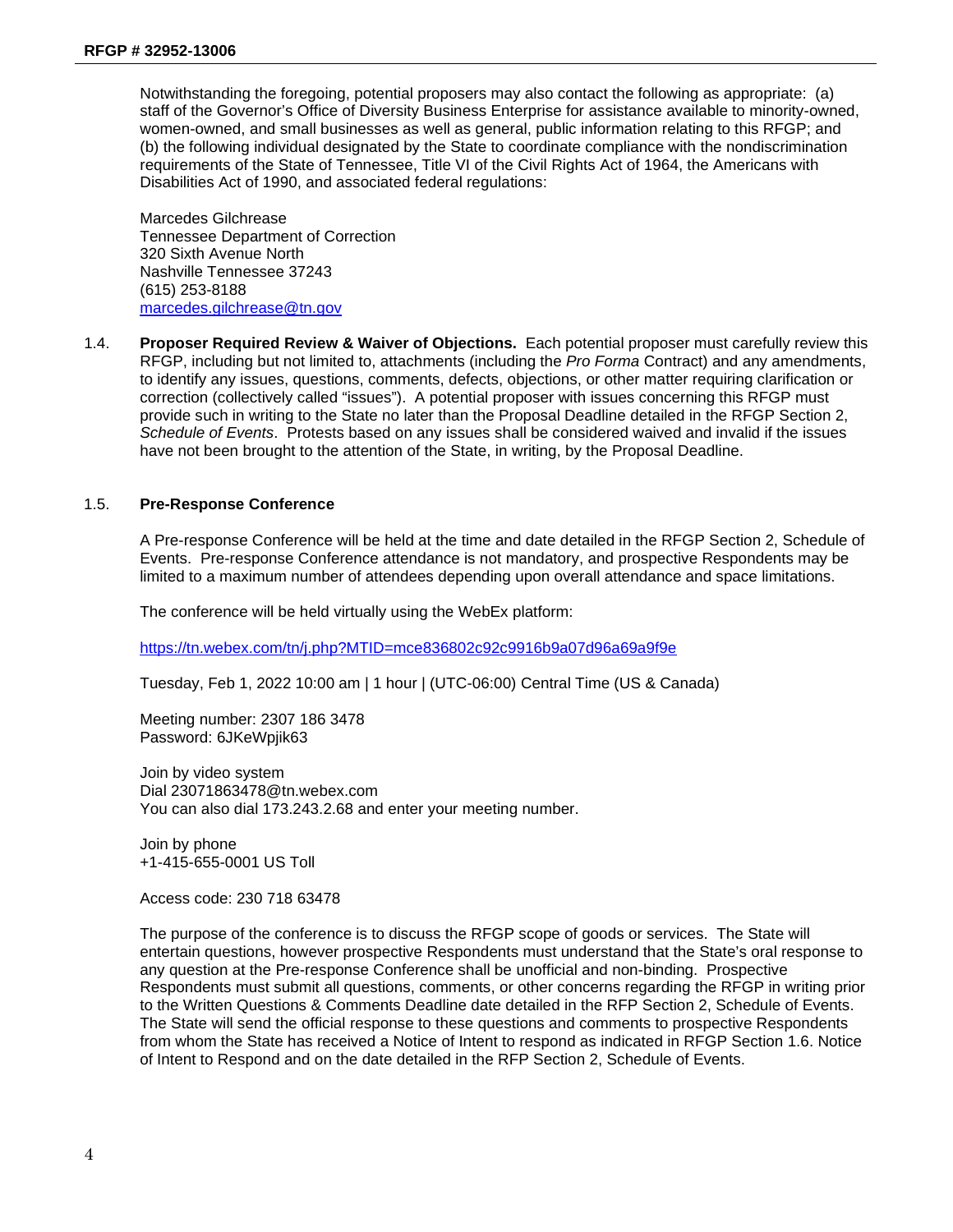#### 1.6. **Notice of Intent to Respond**

Before the Notice of Intent to Respond Deadline detailed in the RFGP Section 2, Schedule of Events, prospective Respondents should submit to the Solicitation Coordinator a Notice of Intent to Respond (in the form of a simple e-mail or other written communication). Such notice should include the following information:

- the business or individual's name (as appropriate);
- a contact person's name and title; and
- the contact person's mailing address, telephone number, facsimile number, and e-mail address.

**A Notice of Intent to Respond creates no obligation and is not a prerequisite for submitting a response, however, it is necessary to ensure receipt of any RFGP amendments or other notices and communications relating to this RFGP.**

#### 2. **SCHEDULE OF EVENTS**

The following RFGP Schedule of Events represents the State's best estimate for this RFGP. The state reserves the right, at its sole discretion, to adjust the Schedule of Events or to otherwise amend this RFGP at any time. The State reserves the right, at its sole discretion, to cancel or to cancel and reissue this RFGP in accordance with applicable laws and regulations.

|         | <b>EVENT</b>                                                                | <b>TIME</b><br>(central time zone) | <b>DATE</b><br>(all dates are state business days) |
|---------|-----------------------------------------------------------------------------|------------------------------------|----------------------------------------------------|
| $1_{-}$ | <b>RFGP</b> Issued                                                          |                                    | January 27, 2022                                   |
| 2.      | Pre-Response Conference (Conducted via WebEx<br>virtual platform)           | 10:00 a.m.                         | February 1, 2022                                   |
| 3.      | Notice of Intent to Respond Deadline                                        |                                    | February 4, 2022                                   |
| 4.      | Deadline for Potential Proposer Questions                                   | 4:30 p.m.                          | February 11, 2022                                  |
| 5.      | State Issues Responses to Proposer Questions                                |                                    | March 4, 2022                                      |
| 6.      | Deadline for Additional Potential Proposer Questions                        | 4:30p.m.                           | March 11, 2022                                     |
| 7.      | State Issues Responses to Potential Proposer<br><b>Additional Questions</b> |                                    | March 31, 2022                                     |
| 8.      | <b>Grant Proposal Deadline</b>                                              | 2:00 p.m.                          | April 21, 2022                                     |
| 9.      | Qualifications Evidence Evaluations Completed                               |                                    | May 6, 2022                                        |
|         | 10. Budget Proposals Opened                                                 | 2:00 p.m.                          | May 9, 2022                                        |
|         | 11. Award Notice Released and<br>RFGP Files Opened for Public Inspection    | 2:00 p.m.                          | May 17, 2022                                       |
|         | 12. Open File Period Ends                                                   |                                    | May 24, 2022                                       |
|         | 13. Grantee Signature Deadline                                              |                                    | May 31, 2022                                       |
|         | 14. Contract Signed by the State                                            | 2:00 p.m.                          | June 10, 2022                                      |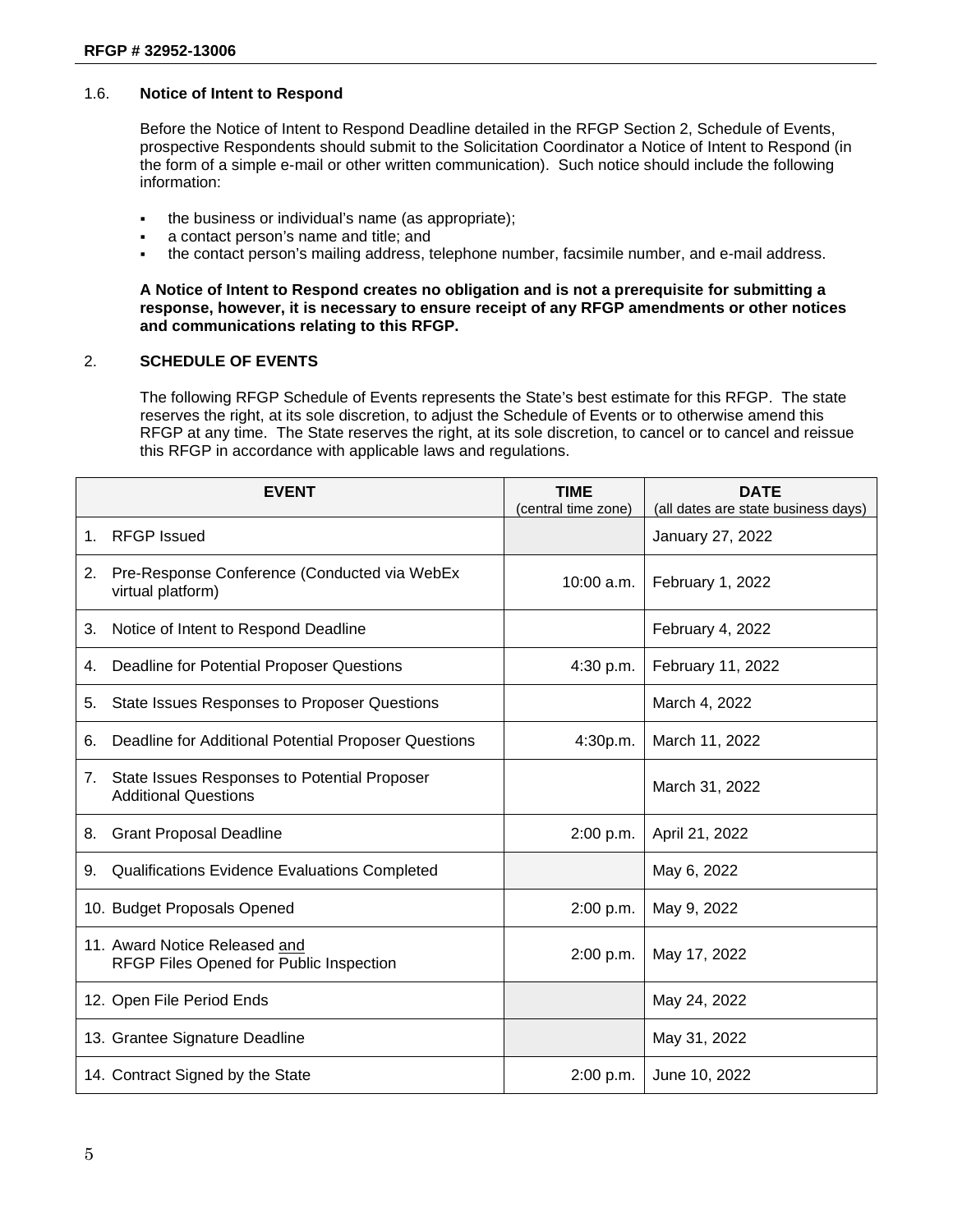| 15. Grant Contract Start Date | July 1, 2022 |
|-------------------------------|--------------|
|-------------------------------|--------------|

#### 3. **PROPOSAL REQUIREMENTS**

3.1. **Two Part Proposal.** A proposal in response to this RFGP must consist of two parts— Qualifications Evidence (including any supporting documentation) and a Budget Proposal. A Proposer is liable for any and all proposal errors or omissions.

#### 3.1.1. QUALIFICATIONS EVIDENCE

The RFGP Attachment 6.2., *Qualifications Evidence Guide* details specific mandatory requirements for making a proposal in response to this RFGP. A Proposer must duplicate RFGP Attachment 6.2. to cover (as a table of contents), organize, reference, and complete the Qualifications Evidence portion of the proposal. All information and documentation included must address a specific requirement item detailed in the RFGP Attachment 6.2., *Qualifications Evidence Guide* and must be clearly referenced. The State will deem any information not meeting these criteria to be extraneous and will not review it.

**NOTICE: DO NOT include any pricing or budget information in any part of the Qualifications Evidence. If a Proposer includes any pricing or budget information amount of any type (even pricing relating to other projects) within the Qualifications Evidence, the state will deem the proposal non-responsive and reject it.**

#### 3.1.2. BUDGET PROPOSAL

A Proposer must use an exact duplicate of the RFGP Attachment 6.3., *Budget Proposal Guide* to record only the proposed budget exactly as required by the *Budget Proposal Guide*. A Proposer must sign and date the Budget Proposal. The Budget Proposal, recorded as required, must incorporate ALL budgets for ALL services under the contract for the total contract period. A Proposer must NOT record any other rates, amounts, or information except that which is specifically required.

**NOTICE: The state will deem the proposal non-responsive and reject it if a Proposer fails to submit a Budget Proposal exactly as required.**

#### 3.2. **Proposal Delivery**

- 3.2.1. A Respondent must ensure that both the original Technical Response and Budget Proposal documents meet all form and content requirements required signatures, as detailed within this RFGP, as may be amended. Electronic submissions must be sent via email to the Solicitation Coordinator [\(Ariel.Evans@tn.gov\)](mailto:Ariel.Evans@tn.gov). **No proposal hard copies will be accepted**. Respondents must ensure that both the technical and budget portions of their proposals are received by the State no later than the deadline detailed in the RFGP schedule of events, with both technical and budget portions properly labeled.
- 3.3. **Proposal Deadline.** A Proposer must ensure that the State receives a proposal no later than the Proposal Deadline time and date detailed in the RFGP Section 2, *Schedule of Events*. A proposal must respond, as required, to this RFGP (including its attachments) as may be amended. The State will not accept late proposals, and a Proposer's failure to submit a proposal before the deadline will result in disqualification of the proposal. The State accepts no responsibility for electronic submissions made but not received by the State by the proposal deadline as detailed in the RFGP Section 2, *Schedule of Events.*

#### 3.4. **Proposer/Proposal Prohibitions:**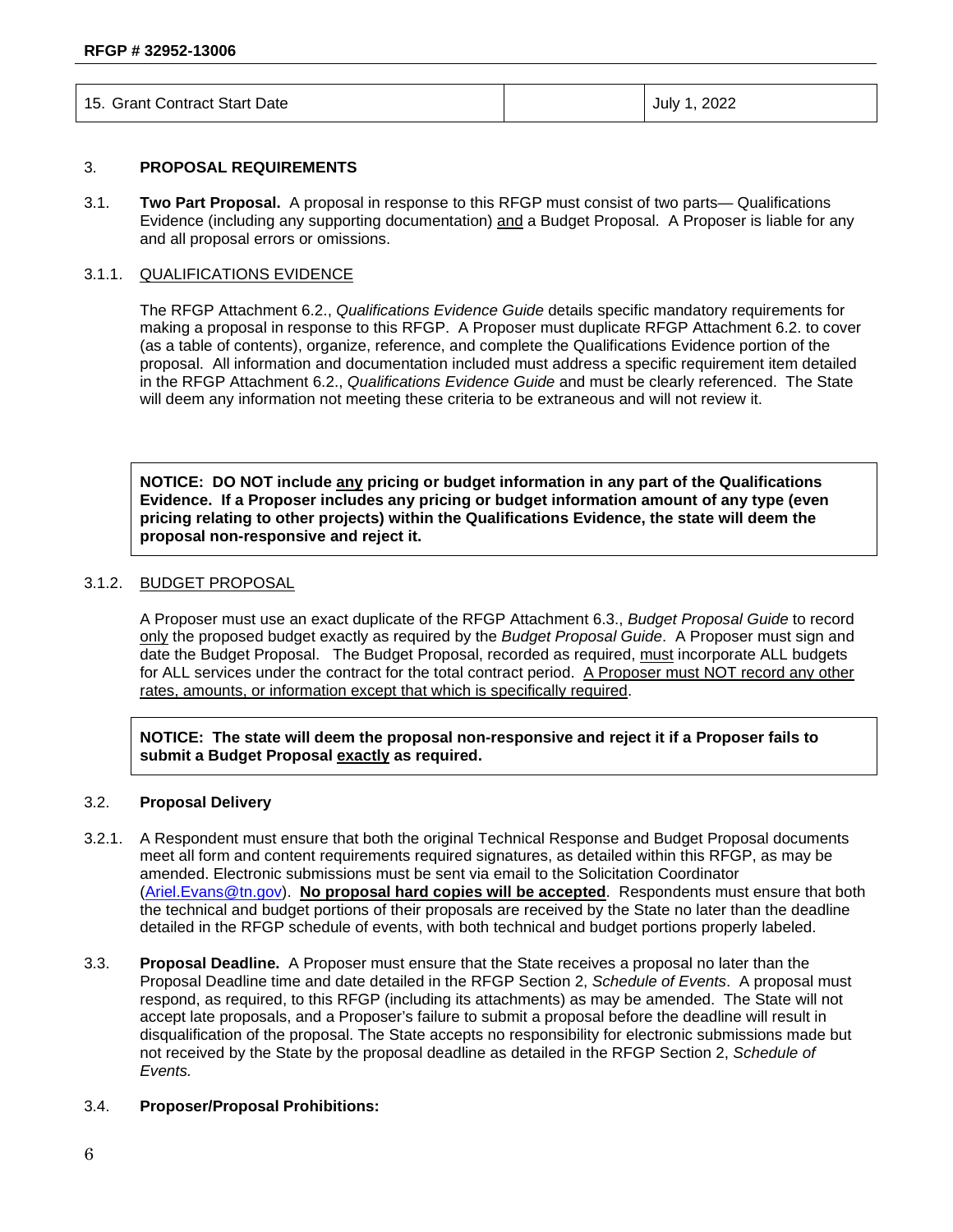- A Proposer will NOT be allowed to alter or revise proposal documents after the Proposal Deadline unless such is formally requested, via email, by the State.
- A proposal must NOT include the Proposer's own contract terms and conditions.
- A proposal must NOT restrict the rights of the State or otherwise qualify either the offer to deliver services as required by this RFGP or the Budget Proposal.
- A Budget Proposal must NOT result from any collusion between Proposers.
- A Proposer must NOT provide, for consideration in this RFGP process or subsequent contract negotiations, incorrect information that the Proposer knew or should have known was materially incorrect.

#### 4. **GENERAL INFORMATION & REQUIREMENTS**

- 4.1. **Conflict of Interest.** This RFGP shall not result in a contract with:
	- an individual who is, or within the past six months has been, an employee or official of the State of Tennessee;
	- a company, corporation, or any other contracting entity in which an ownership of two percent (2%) or more is held by an individual who is, or within the past six months has been, an employee or official of the State of Tennessee (this will not apply either to financial interests that have been placed into a "blind trust" arrangement pursuant to which the employee does not have knowledge of the retention or disposition of such interests or to the ownership of publicly traded stocks or bonds where such ownership constitutes less than 2% of the total outstanding amount of the stocks or bonds of the issuing entity);
	- a company, corporation, or any other contracting entity which employs an individual who is, or within the past six months has been, an employee or official of the State of Tennessee in a position that would allow the direct or indirect use or disclosure of information, which was obtained through or in connection with his or her employment and not made available to the general public, for the purpose of furthering the private interest or personal profit of any person; or,
	- any individual, company, or other entity involved in assisting the State in the development, formulation, or drafting of this RFGP or its scope of services (such person or entity being deemed by the State as having information that would afford an unfair advantage over other Proposers).

(for the purposes of this RFGP subsection, the State will deem an individual to be an employee or official of the State of Tennessee until such time as all compensation for salary, termination pay, and annual leave has been paid).

4.2. **State Right of Rejection.** Subject to applicable laws and regulations, the State reserves the right to reject, at its sole discretion, any and all proposals.

The State may deem as non-responsive and reject any proposal that does not comply with all terms, conditions, and performance requirements of this RFGP. Notwithstanding the foregoing, the State reserves the right to waive, at its sole discretion, a proposal's minor variances from full compliance with this RFGP. If the State waives variances in a proposal, such waiver shall not modify the RFGP requirements or excuse the Proposer from full compliance with such, and the State may hold any resulting Contractor to strict compliance with this RFGP.

4.3. **State Right to Refuse Personnel.** The State reserves the right to refuse, at its sole discretion and notwithstanding any prior approval, any personnel of the prime contractor or a subcontractor providing service in the performance of a contract resulting from this RFGP. The State will document in writing the reason(s) for any rejection of personnel.

#### 4.4. **Disclosure of Proposal Contents**

4.4.1. Each proposal and all materials submitted to the State in response to this RFGP become the property of the State of Tennessee. Selection or rejection of a proposal does not affect this right. By submitting a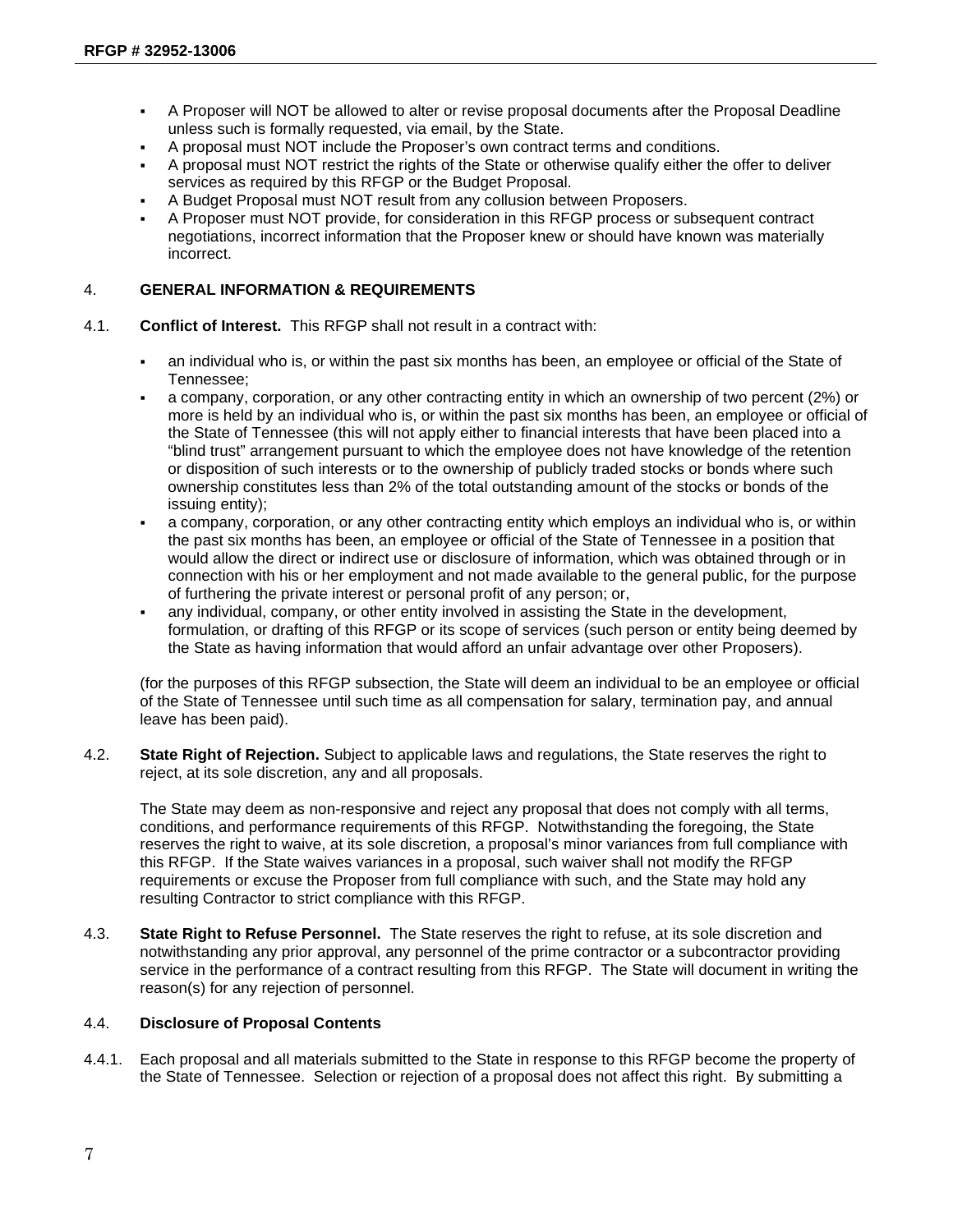proposal, a Proposer acknowledges and accepts that the full proposal contents and associated documents will become open to public inspection in accordance with the laws of the State of Tennessee.

- 4.4.2. The State will hold all proposal information in confidence during the evaluation process. Notwithstanding the foregoing, a list of actual Proposers submitting timely proposals may be available to the public, upon request, after the Proposal Deadline detailed in the RFGP Section 2, *Schedule of Events*.
- 4.4.3. Proposals and associated materials will be open for review by the public in accordance with *Tennessee Code Annotated*, Section 10-7-504(a)(7) after the State completes proposal evaluations and issues an Evaluation Notice.

#### 4.5. **Severability**

If any provision of this RFGP is declared by a court to be illegal or in conflict with any law, said decision will not affect the validity of the remaining RFGP terms and provisions, and the rights and obligations of the State and Proposers will be construed and enforced as if the RFGP did not contain the particular provision held to be invalid.

#### **5. PROPOSAL EVALUATION & CONTRACT AWARD**

#### **Evaluation Categories & Maximum Points**

The State will consider qualifications, experience, technical approach, and cost in the evaluation of responses and award points in each of the categories detailed below (up to the maximum evaluation points indicated) to each response deemed by the State to be responsive.

| <b>EVALUATION CATEGORY</b>                                                                                 | <b>MAXIMUM POINTS POSSIBLE</b> |
|------------------------------------------------------------------------------------------------------------|--------------------------------|
| <b>General Qualifications Evidence</b><br>(refer to RFP Attachment 6.2., Section A)                        | 30                             |
| <b>Technical Qualifications, Experience &amp;</b><br>Approach<br>(refer to RFP Attachment 6.2., Section B) | 70                             |
| <b>Budget Proposal</b><br>(refer to RFP Attachment 6.3.)                                                   | 25                             |

The RFGP Coordinator will review each proposal for compliance with all general RFGP requirements. Then, a Proposal Evaluation Team of at least three (3) procuring agency employees will review the Qualifications Evidence and any supporting documentation for each compliant proposal. For a proposal in response to this RFGP to be acceptable and eligible for contract award, all evaluators must determine that the Qualifications Evidence documents that the Proposer meets the mandatory qualifications and experience requirements and is otherwise, at least, minimally acceptable as a contractor for the subject services. The State will document, in writing, any determination (and the specific reasons therefore) that a Proposer's Qualification Evidence failed to adequately address and document both compliance with mandatory requirements and acceptability for contract award.

The RFGP Coordinator will identify proposals with technical proposal scores of **EIGHTY (80)** or above based on general qualifications evidence and technical qualifications, experience and approach combined scores. Budget proposals will be reviewed and scored for technical proposals scored **EIGHTY (80)** or above. The RFGP Coordinator will assess whether each identified Budget Proposal complies with RFGP requirements without qualification. The RFGP Coordinator will document, in writing, any determination (and the specific reasons therefore) that a Budget Proposal is non-compliant with requirements such that the Proposer is non-responsive to the RFGP.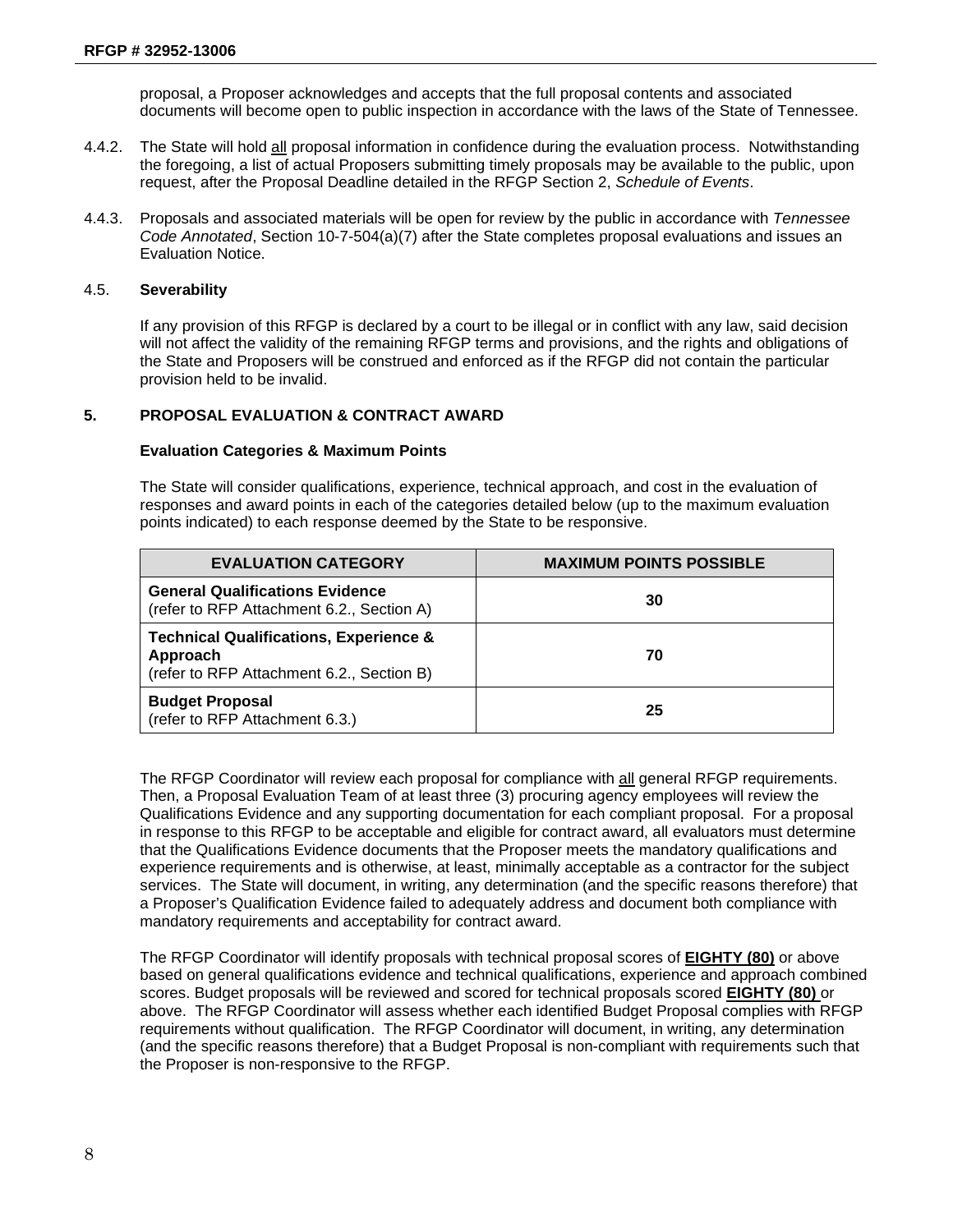#### **PROPOSAL STATEMENT OF CERTIFICATIONS AND ASSURANCES**

The Proposer must sign and complete the *Proposal Statement of Certifications and Assurances* below as required, and it must be included in the Qualifications Evidence (as required by the RFGP Attachment 6.2., *Qualifications Evidence Guide*).

#### **The Proposer does, hereby, expressly affirm, declare, confirm, certify, and assure ALL of the following:**

- 1. The Proposer will comply with all of the provisions and requirements of the RFGP.
- 2. The Proposer will provide all services as defined in the Scope of Services of the RFGP Attachment 6.6., *Pro Forma Contract* for the total contract period.
- 3. The Proposer accepts and agrees to all terms and conditions set out in the RFGP Attachment 6.6., *Pro Forma Contract*.
- 4. The Proposer acknowledges and agrees that a contract resulting from the RFGP shall incorporate, by reference, all proposal responses as a part of the contract.
- 5. The Proposer will comply with:
	- (a) the laws of the State of Tennessee;
	- (b) Title VI of the federal Civil Rights Act of 1964;
	- (c) Title IX of the federal Education Amendments Act of 1972;
	- (d) the Equal Employment Opportunity Act and the regulations issued there under by the federal government; and,
	- (e) the Americans with Disabilities Act of 1990 and the regulations issued there under by the federal government.
- 6. To the knowledge of the undersigned, the information detailed within the proposal submitted in response to the RFGP is accurate.
- 7. The proposal submitted in response to the RFGP was independently prepared, without collusion, under penalty of perjury.
- 8. No amount shall be paid directly or indirectly to an employee or official of the State of Tennessee as wages, compensation, or gifts in exchange for acting as an officer, agent, employee, subcontractor, or consultant to the Proposer in connection with the RFGP or any resulting contract.

**By signing this** *Proposal Statement of Certifications and Assurances* **below, the signatory also certifies legal authority to bind the proposing entity to the provisions of this RFGP and any contract awarded pursuant to it. If the signatory is not the Proposer (if an individual) or the Proposer's company** *President* **or** *Chief Executive Officer***, this document must attach evidence showing the individual's authority to bind the proposing entity.**

#### **DO NOT SIGN THIS DOCUMENT IF YOU ARE NOT LEGALLY AUTHORIZED TO BIND THE PROPOSING ENTITY**

| <b>SIGNATURE:</b>                  |  |
|------------------------------------|--|
| <b>PRINTED NAME &amp; TITLE:</b>   |  |
| <b>DATE:</b>                       |  |
| <b>PROPOSER LEGAL ENTITY NAME:</b> |  |
|                                    |  |

**PROPOSER FEDERAL EMPLOYER IDENTIFICATION NUMBER (or SSN):**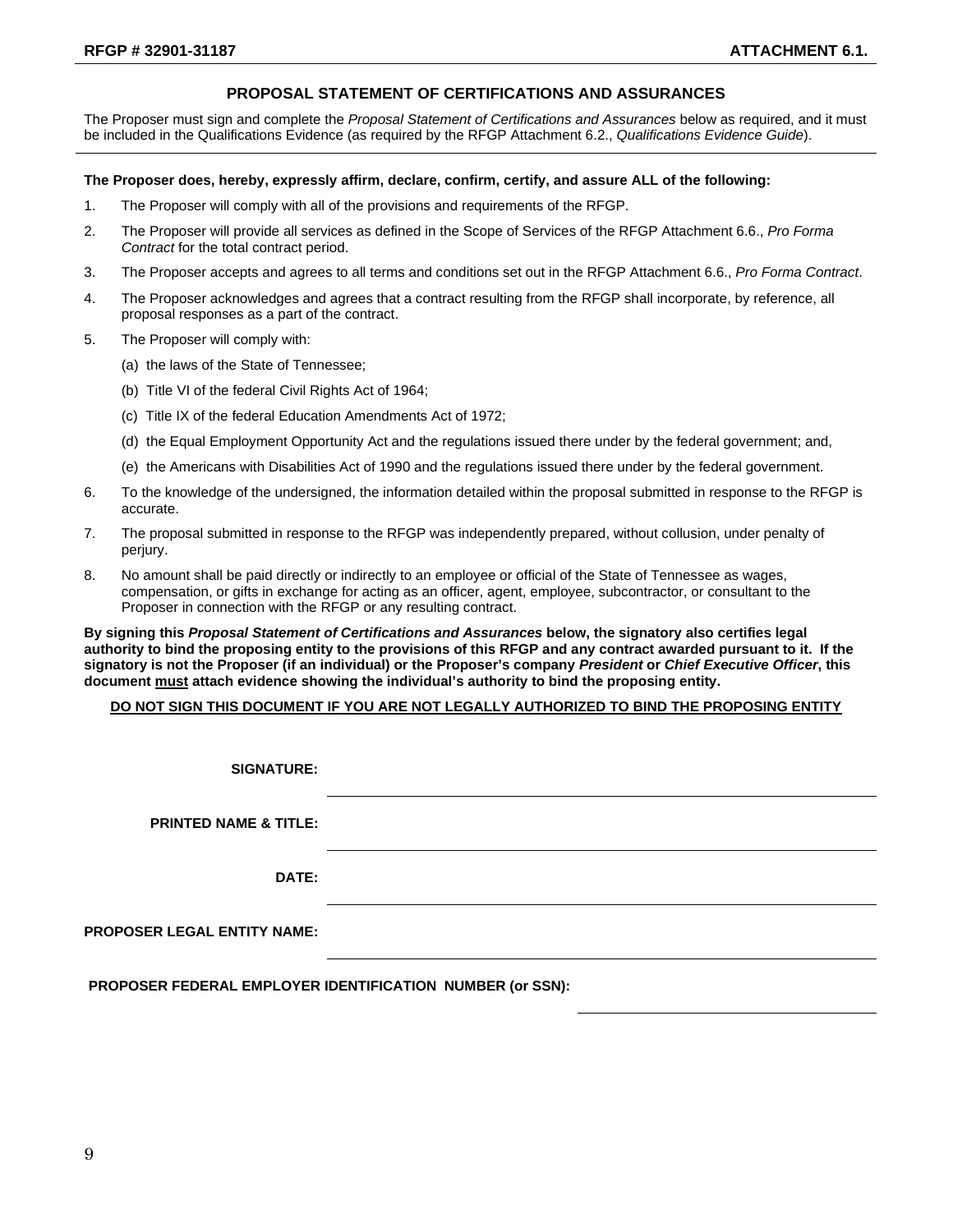#### **SECTION A – GENERAL QUALIFICATIONS EVIDENCE GUIDE**

The Proposer must address all items detailed below and provide, in sequence, the information and documentation as required (referenced with the associated item references). The Proposer must also detail the proposal page number(s) for each item in the appropriate space below.

Prior to State evaluation of Qualifications Evidence, the RFGP Coordinator will review each proposal for compliance with all RFGP requirements, including but not limited to:

- The proposal must be delivered via email to the State no later than the Proposal Deadline specified in the Schedule of Events.
- The Qualifications Evidence and the Budget Proposal must be submitted in separate emails as required in RFGP Section 3.2.
- The Qualifications Evidence must NOT contain budget or pricing information of any type.
- The Qualifications Evidence must NOT contain any restriction(s) of the rights of the State or other proposal limitation.

The Proposal Evaluation Team will, then, review the Qualifications Evidence to determine if the mandatory requirement items are addressed as required and that it documents that the Proposer meets each mandatory qualification and experience requirement and is otherwise, at least, minimally acceptable as a contractor for the subject services.

| <b>RESPONDENT LEGAL ENTITY</b><br><b>NAME:</b>         |              |                                                                                                                                                                                                                                                                                       |                                                                                                                                                                                                                                                                                                                                                                                                             |  |
|--------------------------------------------------------|--------------|---------------------------------------------------------------------------------------------------------------------------------------------------------------------------------------------------------------------------------------------------------------------------------------|-------------------------------------------------------------------------------------------------------------------------------------------------------------------------------------------------------------------------------------------------------------------------------------------------------------------------------------------------------------------------------------------------------------|--|
| <b>Response</b><br>Page #<br>(Respondent<br>completes) | Item<br>Ref. | Section A- General Qualifications & Experience Items                                                                                                                                                                                                                                  |                                                                                                                                                                                                                                                                                                                                                                                                             |  |
|                                                        | A.1.         | Detail the name, e-mail address, mailing address, telephone number, and facsimile number of the<br>person the State should contact regarding the response.                                                                                                                            |                                                                                                                                                                                                                                                                                                                                                                                                             |  |
|                                                        | A.2.         | Describe the Respondent's form of business (i.e., individual, sole proprietor, corporation, non-profit<br>corporation, partnership, limited liability company) and business location (physical location or<br>domicile).                                                              |                                                                                                                                                                                                                                                                                                                                                                                                             |  |
|                                                        | A.3.         | Provide the Statement of Certifications and Assurances (RFGP Attachment 6.1.) completed and<br>signed by an individual empowered to bind the Respondent to the provisions of this RFGP and any<br>resulting contract. The document must be signed without exception or qualification. |                                                                                                                                                                                                                                                                                                                                                                                                             |  |
|                                                        | A.4.         |                                                                                                                                                                                                                                                                                       | Respondent's combined response submitted for RFGP Attachment 6.2. Sections A & B, must not<br>exceed one hundred (100) pages in length and all text must be at least a twelve (12) point font<br>(maps, graphs, and charts included as an appendix will not count against this page limit).                                                                                                                 |  |
|                                                        | A.5.         |                                                                                                                                                                                                                                                                                       | Provide a narrative detailing the provision of treatment services being proposed. The statement<br>must include the proposed location for the provision of treatment service being proposed.                                                                                                                                                                                                                |  |
|                                                        |              | Memphis.                                                                                                                                                                                                                                                                              | If the Respondent proposes to offer Day Reporting Center Services, provide a statement affirming<br>that the Respondent's response to this RFGP does not include service locations in the following<br>cities: Johnson City, Knoxville, Nashville, Murfreesboro, Chattanooga, Columbia, Jackson, and                                                                                                        |  |
|                                                        | A.6.         |                                                                                                                                                                                                                                                                                       | Provide a narrative confirming that the Respondent will complete all necessary assessments and<br>Offender placements within ten (10) calendar days.                                                                                                                                                                                                                                                        |  |
|                                                        | A.7.         |                                                                                                                                                                                                                                                                                       | Provide a narrative confirming the Respondent's understanding that supervision services must only<br>be proposed in conjunction with one (1) or more of the identified treatment-based offerings.<br>Failure to offer a treatment-based option in conjunction with a Respondent's proposal for<br>supervision services shall result in a Respondent being deemed non-responsive.                            |  |
|                                                        | A.8.         |                                                                                                                                                                                                                                                                                       | Detail the number of years the Respondent has been in business.                                                                                                                                                                                                                                                                                                                                             |  |
|                                                        | A.9.         |                                                                                                                                                                                                                                                                                       | Briefly describe how long the Respondent has been providing the goods or services required by<br>this RFGP. If the Respondent proposes to offer Day Reporting Center Services, the Respondent or<br>identified sub-contractor(s) must be an abstinence-based substance use treatment program that<br>provides Offenders the opportunity to attain a clean and sober lifestyle while serving their Probation |  |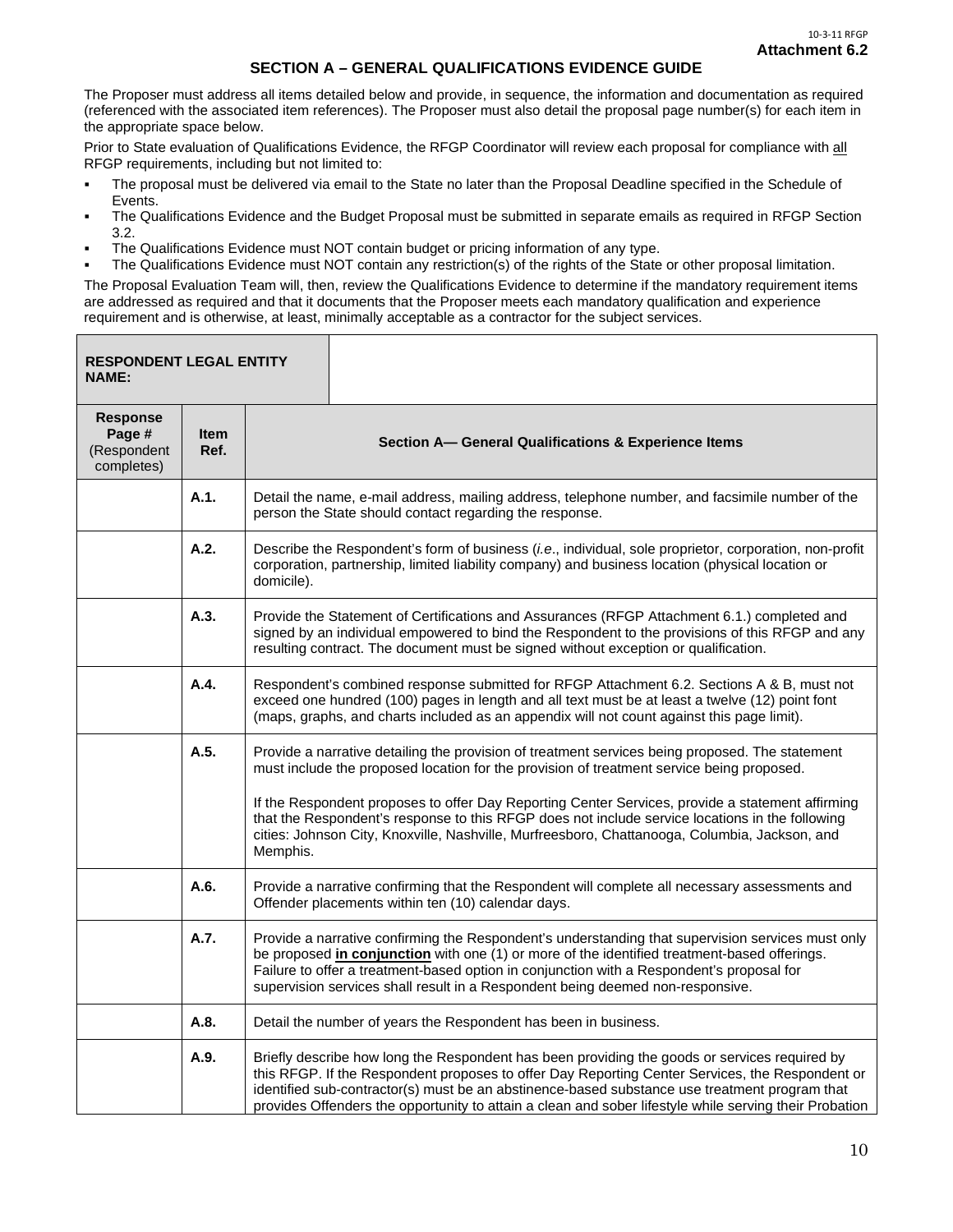| <b>RESPONDENT LEGAL ENTITY</b><br><b>NAME:</b>         |                     |                                                                                                                                                                                                                                                                                                                                                                                                                                                          |
|--------------------------------------------------------|---------------------|----------------------------------------------------------------------------------------------------------------------------------------------------------------------------------------------------------------------------------------------------------------------------------------------------------------------------------------------------------------------------------------------------------------------------------------------------------|
| <b>Response</b><br>Page #<br>(Respondent<br>completes) | <b>Item</b><br>Ref. | Section A- General Qualifications & Experience Items                                                                                                                                                                                                                                                                                                                                                                                                     |
|                                                        |                     | sentence in the community.                                                                                                                                                                                                                                                                                                                                                                                                                               |
|                                                        | A.10.               | Describe how the Respondent shall provide identified treatment-based services to those Offenders<br>in their native language to meet Limited English Proficiency (LEP) standards.                                                                                                                                                                                                                                                                        |
|                                                        | A.11.               | Provide a statement detailing whether the Respondent intends to use subcontractors to meet the<br>Respondent's requirements of any contract awarded pursuant to this RFGP, and if so, detail:                                                                                                                                                                                                                                                            |
|                                                        |                     | (a) the names of the subcontractors along with the contact person, mailing address, telephone<br>number, and email address for each;                                                                                                                                                                                                                                                                                                                     |
|                                                        |                     | (b) a description of the scope and portions of the goods each subcontractor involved in the delivery<br>of goods or performance of the services each subcontractor will perform; and                                                                                                                                                                                                                                                                     |
|                                                        |                     | (c) a statement specifying that each proposed subcontractor has expressly assented to being a<br>proposed subcontractor in the Respondent's response to this RFGP.                                                                                                                                                                                                                                                                                       |
|                                                        | A.12.               | Provide a letter of support or pre-approval letter from the identified county entity where the<br>Respondent seeks to provide services. If the Respondent seeks to provide services in more than<br>one (1) county, a letter of support or pre-approval letter must be provided from all identified<br>counties.                                                                                                                                         |
|                                                        | A.13.               | Provide a copy of the Respondent's operating state licensure issued through the TDMHSAS if<br>proposing to provide residential and outpatient treatment services. If the Respondent will utilize a<br>sub-contractor to provide Residential and Outpatient treatment services, a copy of the state<br>licensure issued to the sub-contractor for the operating of residential and outpatient treatment<br>services through the TDMHSAS must be provided. |
|                                                        |                     | If the Respondent or identified subcontractor is federally accredited, the Respondent must submit a<br>copy of the certification from an approved SAMSHA agency.                                                                                                                                                                                                                                                                                         |
|                                                        | A.14.               | Describe the Respondent's number of employees, client base, and location of offices.                                                                                                                                                                                                                                                                                                                                                                     |
|                                                        | A.15.               | Provide a copy of all current and proposed leases that the Respondent intends to enter into for all<br>locations identified to perform services outlined within this RFGP. If the Respondent provides a<br>current, active lease the property must be in accordance with the State's Fire Marshal regulations<br>and all applicable local building codes.                                                                                                |
|                                                        | A.16.               | Provide a statement, that upon contract award the awarded Respondent(s) shall provide a valid,<br>Certificate of Insurance that is verified and dated within the last six (6) months upon contract award<br>and which details all of the following:                                                                                                                                                                                                      |
|                                                        |                     | Name of the Insurance Company<br>(a)                                                                                                                                                                                                                                                                                                                                                                                                                     |
|                                                        |                     | Respondent's Name and Address as the Insured<br>(b)                                                                                                                                                                                                                                                                                                                                                                                                      |
|                                                        |                     | Policy Number<br>(c)                                                                                                                                                                                                                                                                                                                                                                                                                                     |
|                                                        |                     | The following minimum insurance coverages:<br>(d)                                                                                                                                                                                                                                                                                                                                                                                                        |
|                                                        |                     | Workers' Compensation/ Employers' Liability with a limit not less than the relevant<br>(i)<br>statutory amount or One Million Dollars (\$1,000,000.00) per occurrence for employers' liability;                                                                                                                                                                                                                                                          |
|                                                        |                     | Comprehensive Commercial General Liability (including personal injury and property<br>(ii)<br>damage, premises/operations, independent contractor, contractual liability and completed                                                                                                                                                                                                                                                                   |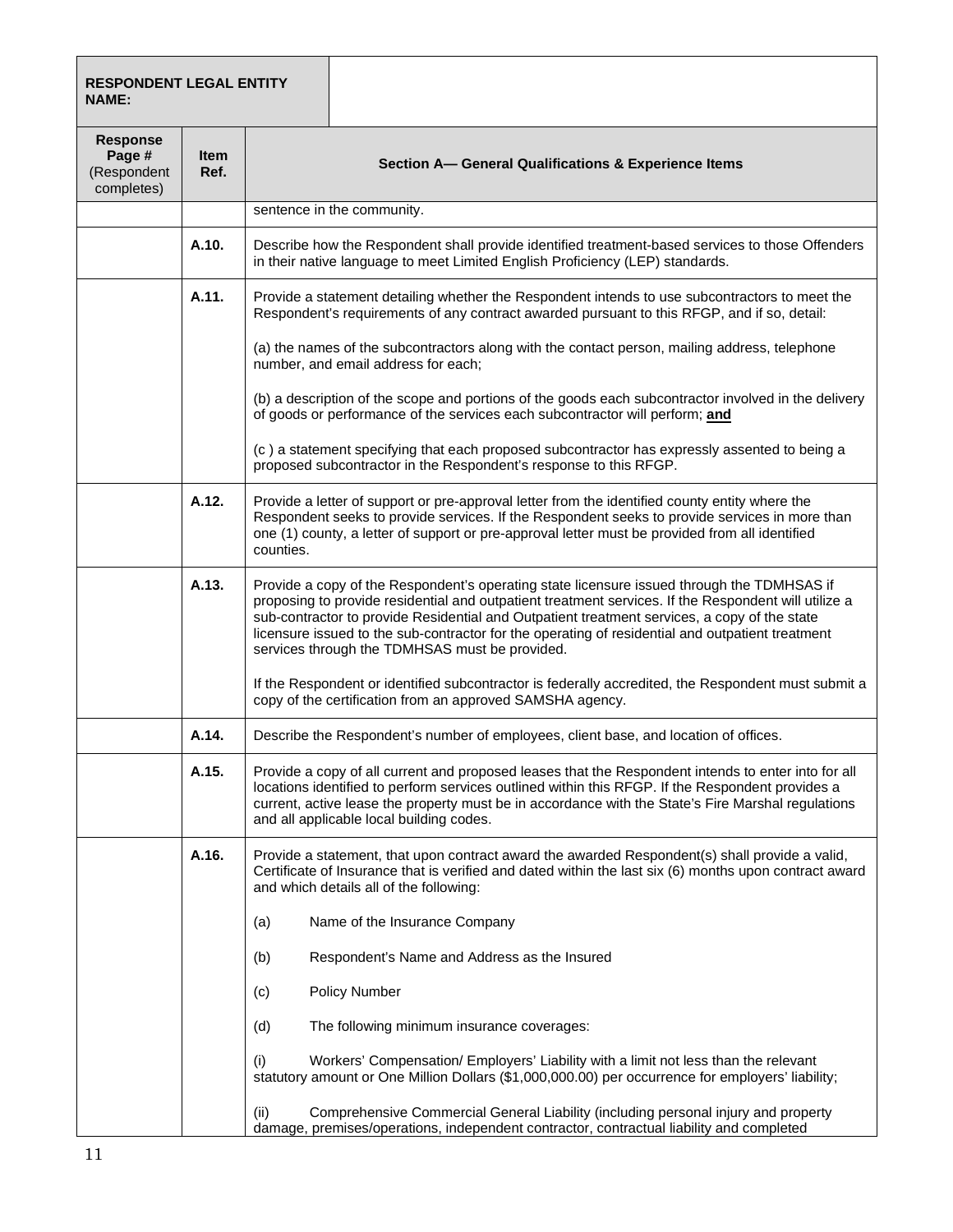| <b>RESPONDENT LEGAL ENTITY</b><br><b>NAME:</b>         |                     |                                                                                                                                                                                                                                                                                                                                                                                                                               |  |
|--------------------------------------------------------|---------------------|-------------------------------------------------------------------------------------------------------------------------------------------------------------------------------------------------------------------------------------------------------------------------------------------------------------------------------------------------------------------------------------------------------------------------------|--|
| <b>Response</b><br>Page #<br>(Respondent<br>completes) | <b>Item</b><br>Ref. | Section A- General Qualifications & Experience Items                                                                                                                                                                                                                                                                                                                                                                          |  |
|                                                        |                     | operations/products) with a bodily injury/property damage combined single limit not less than One<br>Million Dollars (\$1,000,000.00) per occurrence and Five Million Dollars (\$5,000,000.00) aggregate;                                                                                                                                                                                                                     |  |
|                                                        |                     | Automobile Coverage (including owned, leased, hired, and non-owned vehicles) with a<br>(iii)<br>bodily injury/property damage combined single limit not less than One Million Dollars<br>(\$1,000,000.00) per occurrence; and                                                                                                                                                                                                 |  |
|                                                        |                     | Professional Malpractice Liability with a limit of not less than Three Million Dollars<br>(iv)<br>(\$3,000,000.00) per claim.                                                                                                                                                                                                                                                                                                 |  |
|                                                        |                     | The following information applicable to each type of insurance coverage:<br>(e)                                                                                                                                                                                                                                                                                                                                               |  |
|                                                        |                     | (i)<br>Coverage Description,                                                                                                                                                                                                                                                                                                                                                                                                  |  |
|                                                        |                     | Exceptions and Exclusions,<br>(ii)                                                                                                                                                                                                                                                                                                                                                                                            |  |
|                                                        |                     | Policy Effective Date,<br>(iii)                                                                                                                                                                                                                                                                                                                                                                                               |  |
|                                                        |                     | (iv)<br>Policy Expiration Date, and                                                                                                                                                                                                                                                                                                                                                                                           |  |
|                                                        |                     | Limit(s) of Liability.<br>(v)                                                                                                                                                                                                                                                                                                                                                                                                 |  |
|                                                        | A.17.               | Provide a statement of whether there have been any mergers, acquisitions, or change of control of<br>the Respondent within the last ten (10) years. If so, include an explanation providing relevant<br>details.                                                                                                                                                                                                              |  |
|                                                        | A.18.               | Provide a statement of whether the Respondent or, to the Respondent's knowledge, any of the<br>Respondent's employees, agents, independent contractors, or subcontractors, involved in the<br>delivery of goods or performance of services on a contract pursuant to this RFP, have been<br>convicted of, pled guilty to, or pled nolo contendere to any felony. If so, include an explanation<br>providing relevant details. |  |
|                                                        | A.19.               | Provide a statement of whether, in the last ten (10) years, the Respondent has filed (or had filed<br>against it) any bankruptcy or insolvency proceeding, whether voluntary or involuntary, or<br>undergone the appointment of a receiver, trustee, or assignee for the benefit of creditors. If so,<br>include an explanation providing relevant details.                                                                   |  |
|                                                        | A.20.               | Provide a current bank reference indicating that the Respondent's business relationship with the<br>financial institution is in positive standing. Such reference must be written in the form of a standard<br>business letter, signed, and dated within the past three (3) months.                                                                                                                                           |  |
|                                                        | A.21.               | Provide EITHER:                                                                                                                                                                                                                                                                                                                                                                                                               |  |
|                                                        |                     | (a) an official document or letter from an accredited credit bureau, verified and dated within the last<br>three (3) months and indicating a positive credit rating for the Respondent (NOTE: A credit bureau<br>report number without the full report is insufficient and will not be considered responsive.); OR                                                                                                            |  |
|                                                        |                     | (b) a Dun & Bradstreet short-form report, verified and dated within the last three tech (3) months<br>and indicating a positive credit rating for the Respondent.                                                                                                                                                                                                                                                             |  |
|                                                        | A.22.               | Provide documentation disclosing the amount of cash flows from operating activities for the<br>Respondent's most current operating period. Said documentation must indicate whether the cash<br>flows are positive or negative, and, if the cash flows are negative for the most recent operating<br>period, the documentation must include a detailed explanation of the factors contributing to the                         |  |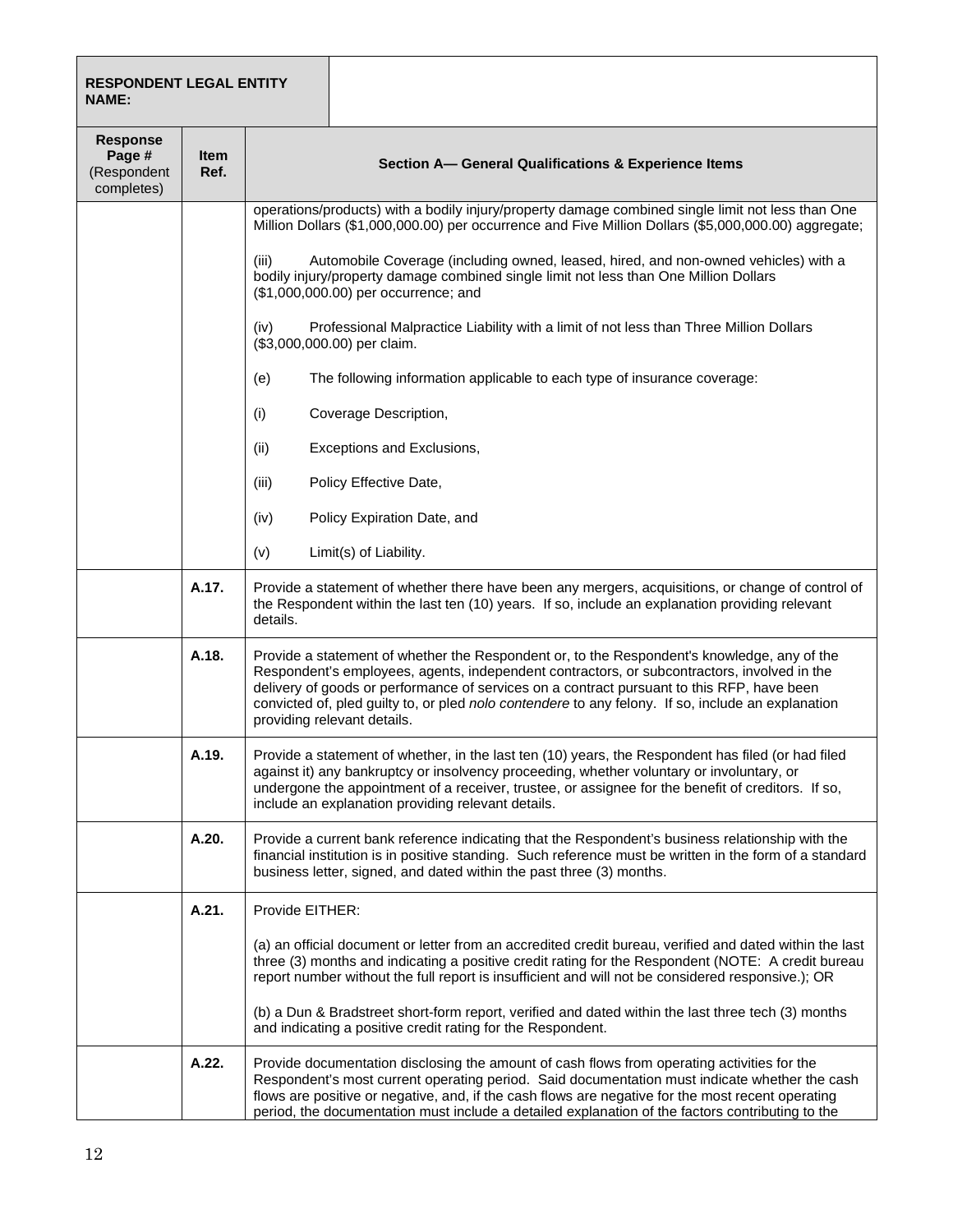| <b>RESPONDENT LEGAL ENTITY</b><br><b>NAME:</b>         |                     |                                                                                                                                                                                                                                                                                                                                                                                                                                                                                                                                                                                                                                                     |                                                                                                                                                                                                                                                                                                                                                                                                                                                                                                                                                                         |  |  |
|--------------------------------------------------------|---------------------|-----------------------------------------------------------------------------------------------------------------------------------------------------------------------------------------------------------------------------------------------------------------------------------------------------------------------------------------------------------------------------------------------------------------------------------------------------------------------------------------------------------------------------------------------------------------------------------------------------------------------------------------------------|-------------------------------------------------------------------------------------------------------------------------------------------------------------------------------------------------------------------------------------------------------------------------------------------------------------------------------------------------------------------------------------------------------------------------------------------------------------------------------------------------------------------------------------------------------------------------|--|--|
| <b>Response</b><br>Page #<br>(Respondent<br>completes) | <b>Item</b><br>Ref. | Section A- General Qualifications & Experience Items                                                                                                                                                                                                                                                                                                                                                                                                                                                                                                                                                                                                |                                                                                                                                                                                                                                                                                                                                                                                                                                                                                                                                                                         |  |  |
|                                                        |                     | negative cash flows.                                                                                                                                                                                                                                                                                                                                                                                                                                                                                                                                                                                                                                |                                                                                                                                                                                                                                                                                                                                                                                                                                                                                                                                                                         |  |  |
|                                                        |                     | NOTICE: All persons, agencies, firms, or other entities that provide opinions regarding the<br>Respondent's financial status must be properly licensed to render such opinions. The State may<br>require the Respondent to submit proof of such licensure detailing the state of licensure and<br>licensure number for each person or entity that renders the opinions.                                                                                                                                                                                                                                                                             |                                                                                                                                                                                                                                                                                                                                                                                                                                                                                                                                                                         |  |  |
|                                                        | A.23.               |                                                                                                                                                                                                                                                                                                                                                                                                                                                                                                                                                                                                                                                     | Provide a statement of whether there is any material, pending litigation against the Respondent<br>that the Respondent should reasonably believe could adversely affect its ability to meet contract<br>requirements pursuant to this RFP or is likely to have a material adverse effect on the<br>Respondent's financial condition. If such exists, list each separately, explain the relevant details,<br>and attach the opinion of counsel addressing whether and to what extent it would impair the<br>Respondent's performance in a contract pursuant to this RFP. |  |  |
|                                                        |                     |                                                                                                                                                                                                                                                                                                                                                                                                                                                                                                                                                                                                                                                     | NOTE: All persons, agencies, firms, or other entities that provide legal opinions regarding the<br>Respondent must be properly licensed to render such opinions. The State may require the<br>Respondent to submit proof of license for each person or entity that renders such opinions.                                                                                                                                                                                                                                                                               |  |  |
|                                                        | A.24.               | Provide a statement of whether there are any pending or in progress Securities Exchange<br>Commission investigations involving the Respondent. If such exists, list each separately, explain<br>the relevant details, and attach the opinion of counsel addressing whether and to what extent it will<br>impair the Respondent's performance in a contract pursuant to this RFP.                                                                                                                                                                                                                                                                    |                                                                                                                                                                                                                                                                                                                                                                                                                                                                                                                                                                         |  |  |
|                                                        |                     | NOTE: All persons, agencies, firms, or other entities that provide legal opinions regarding the<br>Respondent must be properly licensed to render such opinions. The State may require the<br>Respondent to submit proof of license for each person or entity that renders such opinions.                                                                                                                                                                                                                                                                                                                                                           |                                                                                                                                                                                                                                                                                                                                                                                                                                                                                                                                                                         |  |  |
|                                                        | A.25.               | Provide a brief, descriptive statement detailing evidence of the Respondent's ability to deliver the<br>goods or services sought under this RFP (e.g., prior experience, training, certifications, resources,<br>program and quality management systems, etc.).                                                                                                                                                                                                                                                                                                                                                                                     |                                                                                                                                                                                                                                                                                                                                                                                                                                                                                                                                                                         |  |  |
|                                                        | A.26.               | Provide a copy of all operational policies from the Respondent's organization to include but not be<br>limited to:                                                                                                                                                                                                                                                                                                                                                                                                                                                                                                                                  |                                                                                                                                                                                                                                                                                                                                                                                                                                                                                                                                                                         |  |  |
|                                                        |                     | Financial;                                                                                                                                                                                                                                                                                                                                                                                                                                                                                                                                                                                                                                          |                                                                                                                                                                                                                                                                                                                                                                                                                                                                                                                                                                         |  |  |
|                                                        |                     | Human Resources;                                                                                                                                                                                                                                                                                                                                                                                                                                                                                                                                                                                                                                    |                                                                                                                                                                                                                                                                                                                                                                                                                                                                                                                                                                         |  |  |
|                                                        |                     | Administration;                                                                                                                                                                                                                                                                                                                                                                                                                                                                                                                                                                                                                                     |                                                                                                                                                                                                                                                                                                                                                                                                                                                                                                                                                                         |  |  |
|                                                        |                     | Substance Use Treatment and;                                                                                                                                                                                                                                                                                                                                                                                                                                                                                                                                                                                                                        |                                                                                                                                                                                                                                                                                                                                                                                                                                                                                                                                                                         |  |  |
|                                                        |                     | Supervision Services (if supervision is being proposed as a response to this RFGP).                                                                                                                                                                                                                                                                                                                                                                                                                                                                                                                                                                 |                                                                                                                                                                                                                                                                                                                                                                                                                                                                                                                                                                         |  |  |
|                                                        | A.27.               | Provide a narrative description of the proposed program team, its members, and organizational<br>structure along with an organizational chart identifying the key people who will be assigned to<br>deliver the goods or services required by this RFGP.                                                                                                                                                                                                                                                                                                                                                                                            |                                                                                                                                                                                                                                                                                                                                                                                                                                                                                                                                                                         |  |  |
|                                                        | A.28.               | Provide a personnel roster listing the names and position description of key people who the<br>Respondent will assign to meet the Respondent's requirements under this RFGP along with the<br>estimated number of hours that each individual will devote to that performance. Follow the<br>personnel roster with a resume for each of the people listed. The resumes must detail the<br>individual's title, education, current position with the Respondent, employment history, and a copies<br>of all licensure(s) and certification(s) of all current staff identified to perform the operational<br>requirements as outlined within this RFGP. |                                                                                                                                                                                                                                                                                                                                                                                                                                                                                                                                                                         |  |  |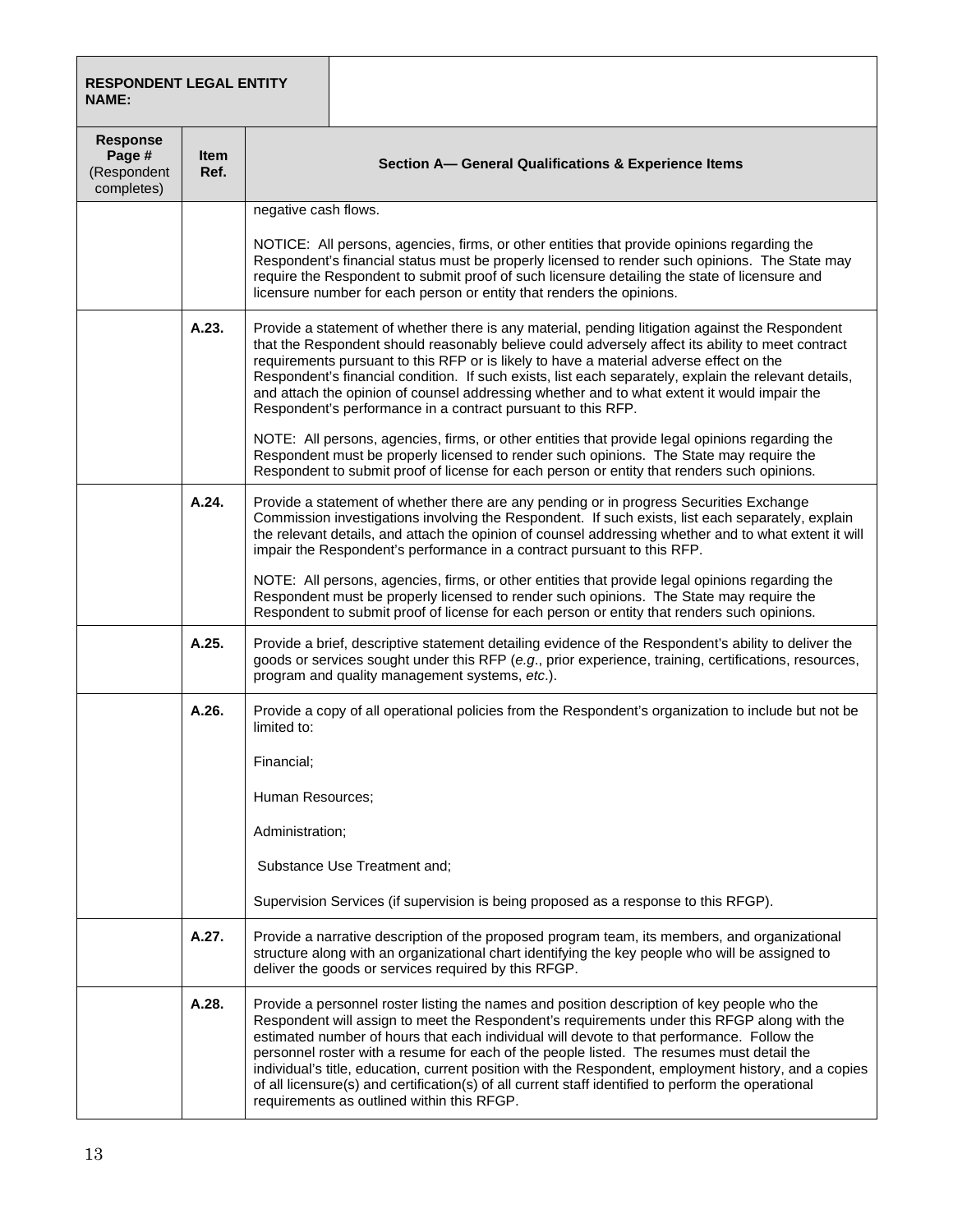#### **RESPONDENT LEGAL ENTITY NAME:**

| <b>Response</b><br>Page #<br>(Respondent<br>completes) | <b>Item</b><br>Ref. | Section A- General Qualifications & Experience Items                                                                                                                                                                                                                                                                                                                                                                                                                                  |  |  |
|--------------------------------------------------------|---------------------|---------------------------------------------------------------------------------------------------------------------------------------------------------------------------------------------------------------------------------------------------------------------------------------------------------------------------------------------------------------------------------------------------------------------------------------------------------------------------------------|--|--|
|                                                        | A.29.               | Provide documentation of the Respondent's commitment to diversity as represented by the<br>following:                                                                                                                                                                                                                                                                                                                                                                                 |  |  |
|                                                        |                     | (a) Business Strategy. Provide a description of the Respondent's existing programs and<br>procedures designed to encourage and foster commerce with business enterprises owned by<br>minorities, women, service-disabled veterans, persons with disabilities, and small business<br>enterprises. Please also include a list of the Respondent's certifications as a diversity<br>business, if applicable.                                                                             |  |  |
|                                                        |                     | (b) Business Relationships. Provide a listing of the Respondent's current contracts with business<br>enterprises owned by minorities, women, service-disabled veterans, persons with disabilities,<br>and small business enterprises. Please include the following information:                                                                                                                                                                                                       |  |  |
|                                                        |                     | contract description;<br>(i)                                                                                                                                                                                                                                                                                                                                                                                                                                                          |  |  |
|                                                        |                     | (ii) contractor name and ownership characteristics ( <i>i.e.</i> , ethnicity, gender, service-disabled<br>veteran-owned or persons with disabilities);                                                                                                                                                                                                                                                                                                                                |  |  |
|                                                        |                     | (iii) contractor contact name and telephone number.                                                                                                                                                                                                                                                                                                                                                                                                                                   |  |  |
|                                                        |                     | (c) Estimated Participation. Provide an estimated level of participation by business enterprises<br>owned by minorities, women, service-disabled veterans, persons with disabilities and small<br>business enterprises if a contract is awarded to the Respondent pursuant to this RFP. Please<br>include the following information:                                                                                                                                                  |  |  |
|                                                        |                     | a percentage (%) indicating the participation estimate. (Express the estimated<br>(i)<br>participation number as a percentage of the total estimated contract value that will be<br>dedicated to business with subcontractors and supply contractors having such ownership<br>characteristics only and DO NOT INCLUDE DOLLAR AMOUNTS);                                                                                                                                                |  |  |
|                                                        |                     | anticipated goods or services contract descriptions;<br>(ii)                                                                                                                                                                                                                                                                                                                                                                                                                          |  |  |
|                                                        |                     | (iii) names and ownership characteristics (i.e., ethnicity, gender, service-disabled veterans, or<br>disability) of anticipated subcontractors and supply contractors.                                                                                                                                                                                                                                                                                                                |  |  |
|                                                        |                     | NOTE: In order to claim status as a Diversity Business Enterprise under this contract,<br>businesses must be certified by the Governor's Office of Diversity Business Enterprise (Go-<br>DBE). Please visit the Go-DBE website at<br>https://tn.diversitysoftware.com/FrontEnd/StartCertification.asp?TN=tn&XID=9810 for more<br>information.                                                                                                                                         |  |  |
|                                                        |                     | (d) Workforce. Provide the percentage of the Respondent's total current employees by ethnicity<br>and gender.                                                                                                                                                                                                                                                                                                                                                                         |  |  |
|                                                        |                     | NOTE: Respondents that demonstrate a commitment to diversity will advance State efforts to<br>expand opportunity to do business with the State as contractors and subcontractors.<br>Response evaluations will recognize the positive qualifications and experience of a<br>Respondent that does business with enterprises owned by minorities, women, service-<br>disabled veterans, persons with disabilities, and small business enterprises and who offer a<br>diverse workforce. |  |  |
|                                                        | A.30.               | Provide a statement of whether or not the Respondent has any current contracts with the State of<br>Tennessee or has completed any contracts with the State of Tennessee within the previous five (5)<br>year period. If so, provide the following information for all of the current and completed contracts:                                                                                                                                                                        |  |  |
|                                                        |                     | (a) the name, title, telephone number and e-mail address of the State contact knowledgeable<br>about the contract;                                                                                                                                                                                                                                                                                                                                                                    |  |  |
|                                                        |                     | (b) the procuring State agency name;                                                                                                                                                                                                                                                                                                                                                                                                                                                  |  |  |
|                                                        |                     | a brief description of the contract's scope of services;<br>(C)                                                                                                                                                                                                                                                                                                                                                                                                                       |  |  |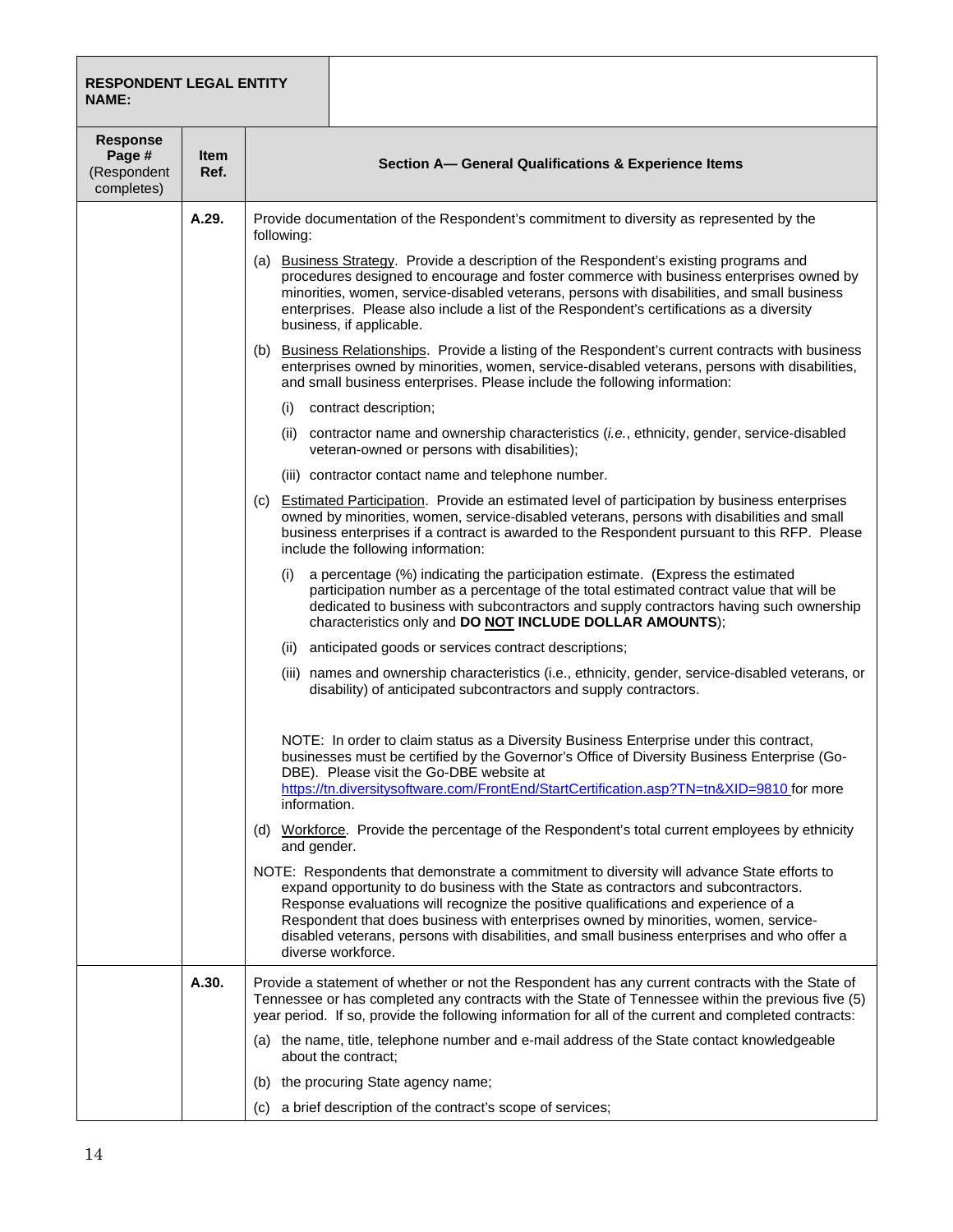| <b>RESPONDENT LEGAL ENTITY</b><br>NAME:                |                     |                                                                                                                                                                                                                                                                                                                                                                                                                                                                                                                                                                                                                                                                          |  |  |
|--------------------------------------------------------|---------------------|--------------------------------------------------------------------------------------------------------------------------------------------------------------------------------------------------------------------------------------------------------------------------------------------------------------------------------------------------------------------------------------------------------------------------------------------------------------------------------------------------------------------------------------------------------------------------------------------------------------------------------------------------------------------------|--|--|
| <b>Response</b><br>Page #<br>(Respondent<br>completes) | <b>Item</b><br>Ref. | Section A- General Qualifications & Experience Items                                                                                                                                                                                                                                                                                                                                                                                                                                                                                                                                                                                                                     |  |  |
|                                                        |                     | (d) the contract period; and                                                                                                                                                                                                                                                                                                                                                                                                                                                                                                                                                                                                                                             |  |  |
|                                                        |                     | (e) the contract number.                                                                                                                                                                                                                                                                                                                                                                                                                                                                                                                                                                                                                                                 |  |  |
|                                                        |                     | NOTES:<br>- Current or prior contracts with the State are not a prerequisite and are not required for the<br>maximum evaluation score, and the existence of such contracts with the State will not<br>automatically result in the addition or deduction of evaluation points.<br>- Each evaluator will generally consider the results of inquiries by the State regarding all contracts<br>noted.                                                                                                                                                                                                                                                                        |  |  |
|                                                        | A.31.               | Provide customer references from individuals who are not current or former State employees for<br>projects similar to the goods or services sought under this RFP and which represent:                                                                                                                                                                                                                                                                                                                                                                                                                                                                                   |  |  |
|                                                        |                     | • two (2) accounts Respondent currently services that are similar in size to the State; and                                                                                                                                                                                                                                                                                                                                                                                                                                                                                                                                                                              |  |  |
|                                                        |                     | • three (3) completed projects.                                                                                                                                                                                                                                                                                                                                                                                                                                                                                                                                                                                                                                          |  |  |
|                                                        |                     | References from at least three (3) different individuals are required to satisfy the requirements<br>above, e.g., an individual may provide a reference about a completed project and another<br>reference about a currently serviced account. The standard reference questionnaire, which must<br>be used and completed, is provided at RFP Attachment 6.4. References that are not completed as<br>required may be deemed non-responsive and may not be considered.                                                                                                                                                                                                    |  |  |
|                                                        |                     | The Respondent will be solely responsible for obtaining fully completed reference questionnaires<br>and including them in the sealed Technical Response. In order to obtain and submit the completed<br>reference questionnaires follow the process below:                                                                                                                                                                                                                                                                                                                                                                                                               |  |  |
|                                                        |                     | (a) Add the Respondent's name to the standard reference questionnaire at RFP Attachment 6.4.<br>and make a copy for each reference.                                                                                                                                                                                                                                                                                                                                                                                                                                                                                                                                      |  |  |
|                                                        |                     | (b) Send a reference questionnaire and new, standard #10 envelope to each reference.                                                                                                                                                                                                                                                                                                                                                                                                                                                                                                                                                                                     |  |  |
|                                                        |                     | Instruct the reference to:<br>(C)                                                                                                                                                                                                                                                                                                                                                                                                                                                                                                                                                                                                                                        |  |  |
|                                                        |                     | complete the reference questionnaire;<br>(1)                                                                                                                                                                                                                                                                                                                                                                                                                                                                                                                                                                                                                             |  |  |
|                                                        |                     | sign and date the completed reference questionnaire;<br>(ii)                                                                                                                                                                                                                                                                                                                                                                                                                                                                                                                                                                                                             |  |  |
|                                                        |                     | (iii) seal the completed, signed, and dated reference questionnaire within the envelope<br>provided;                                                                                                                                                                                                                                                                                                                                                                                                                                                                                                                                                                     |  |  |
|                                                        |                     | (iv) sign his or her name in ink across the sealed portion of the envelope; and                                                                                                                                                                                                                                                                                                                                                                                                                                                                                                                                                                                          |  |  |
|                                                        |                     | (v) return the sealed envelope directly to the Respondent (the Respondent may wish to give<br>each reference a deadline, such that the Respondent will be able to collect all required<br>references in time to include them within the sealed Technical Response).                                                                                                                                                                                                                                                                                                                                                                                                      |  |  |
|                                                        |                     | (d) Do NOT open the sealed references upon receipt.                                                                                                                                                                                                                                                                                                                                                                                                                                                                                                                                                                                                                      |  |  |
|                                                        |                     | (e) Enclose all sealed reference envelopes within a larger, labeled envelope for inclusion in the<br>Technical Response as required.                                                                                                                                                                                                                                                                                                                                                                                                                                                                                                                                     |  |  |
|                                                        |                     | NOTES:<br>• The State will not accept late references or references submitted by any means other than that<br>which is described above, and each reference questionnaire submitted must be completed as<br>required.<br>- The State will not review more than the number of required references indicated above.<br>. While the State will base its reference check on the contents of the sealed reference envelopes<br>included in the Technical Response package, the State reserves the right to confirm and clarify<br>information detailed in the completed reference questionnaires, and may consider clarification<br>responses in the evaluation of references. |  |  |
|                                                        | A.32.               | - The State is under no obligation to clarify any reference information.<br>Provide a statement and any relevant details addressing whether the Respondent is any of the                                                                                                                                                                                                                                                                                                                                                                                                                                                                                                 |  |  |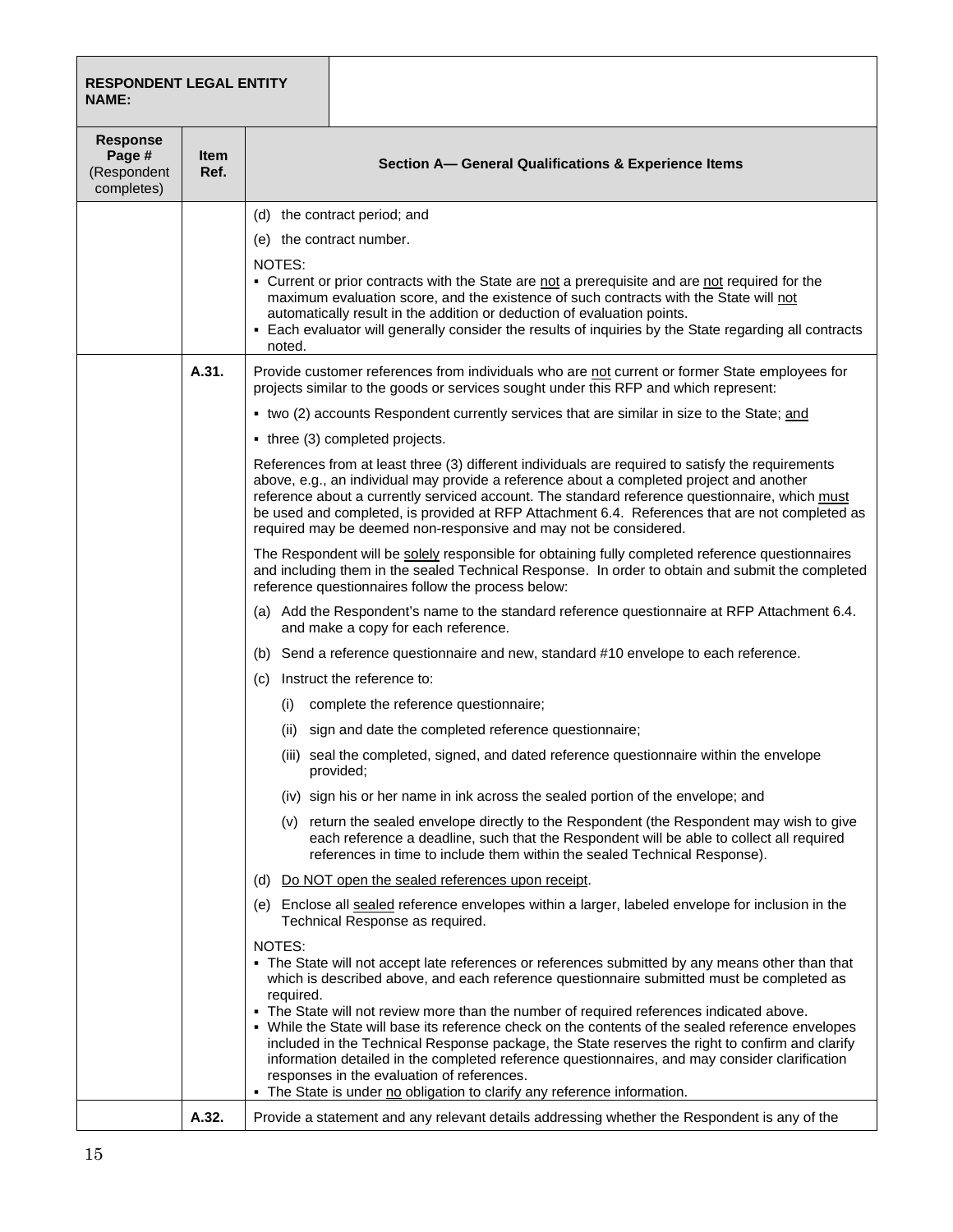| <b>RESPONDENT LEGAL ENTITY</b><br><b>NAME:</b>         |                     |            |                                                                                                                                                                                                                                                                                                                                                                                                                                                                                                                                                       |
|--------------------------------------------------------|---------------------|------------|-------------------------------------------------------------------------------------------------------------------------------------------------------------------------------------------------------------------------------------------------------------------------------------------------------------------------------------------------------------------------------------------------------------------------------------------------------------------------------------------------------------------------------------------------------|
| <b>Response</b><br>Page #<br>(Respondent<br>completes) | <b>Item</b><br>Ref. |            | Section A- General Qualifications & Experience Items                                                                                                                                                                                                                                                                                                                                                                                                                                                                                                  |
|                                                        |                     | following: |                                                                                                                                                                                                                                                                                                                                                                                                                                                                                                                                                       |
|                                                        |                     |            | (a) is presently debarred, suspended, proposed for debarment, or voluntarily excluded<br>from covered transactions by any federal or state department or agency;                                                                                                                                                                                                                                                                                                                                                                                      |
|                                                        |                     | (b)        | has within the past three (3) years, been convicted of, or had a civil judgment rendered<br>against the contracting party from commission of fraud, or a criminal offence in<br>connection with obtaining, attempting to obtain, or performing a public (federal, state, or<br>local) transaction or grant under a public transaction; violation of federal or state<br>antitrust statutes or commission of embezzlement, theft, forgery, bribery, falsification or<br>destruction of records, making false statements, or receiving stolen property; |
|                                                        |                     |            | (c) is presently indicted or otherwise criminally or civilly charged by a government entity<br>(federal, state, or local) with commission of any of the offenses detailed above; and                                                                                                                                                                                                                                                                                                                                                                  |
|                                                        |                     |            | (d) has within a three (3) year period preceding the contract had one or more public<br>transactions (federal, state, or local) terminated for cause or default.                                                                                                                                                                                                                                                                                                                                                                                      |
|                                                        |                     |            | <b>SCORE (for all Section A—Qualifications &amp; Experience Items above):</b><br>(maximum possible score = $30$ )                                                                                                                                                                                                                                                                                                                                                                                                                                     |
| State Use - Evaluator Identification:                  |                     |            |                                                                                                                                                                                                                                                                                                                                                                                                                                                                                                                                                       |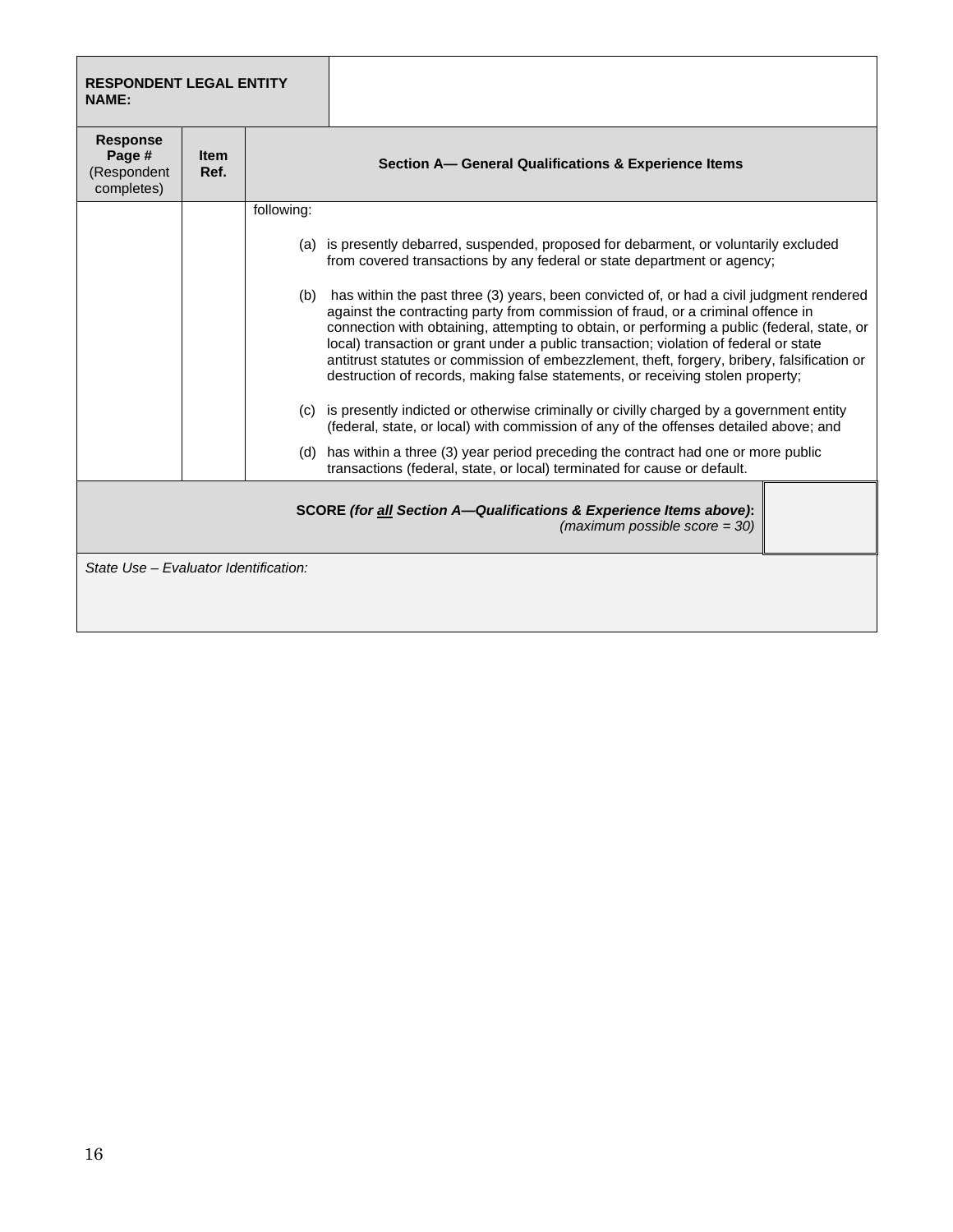## **TECHNICAL RESPONSE & EVALUATION GUIDE**

**SECTION B: TECHNICAL QUALIFICATIONS, EXPERIENCE & APPROACH.** The Respondent must address all items (below) and provide, in sequence, the information and documentation as required (referenced with the associated item references). The Respondent must also detail the response page number for each item in the appropriate space below.

A Proposal Evaluation Team, made up of three (3) or more State employees, will independently evaluate and then rate a Respondent's answer to each of the items B.1. through B.30. below, by assigning to each answer a sub-score, the sum of which will determine a Respondent's overall score for Section B-Technical Qualifications, Experience & Approach.

| <b>RESPONDENT LEGAL ENTITY</b><br><b>NAME:</b>         |                     |                                                                                                                                                                                                                                                                                                          |                                                                                                                                                                                                                                                                                                                                                            |  |
|--------------------------------------------------------|---------------------|----------------------------------------------------------------------------------------------------------------------------------------------------------------------------------------------------------------------------------------------------------------------------------------------------------|------------------------------------------------------------------------------------------------------------------------------------------------------------------------------------------------------------------------------------------------------------------------------------------------------------------------------------------------------------|--|
| <b>Response</b><br>Page #<br>(Respondent<br>completes) | <b>Item</b><br>Ref. |                                                                                                                                                                                                                                                                                                          | Section B-Technical Qualifications, Experience & Approach Items                                                                                                                                                                                                                                                                                            |  |
|                                                        |                     |                                                                                                                                                                                                                                                                                                          | <b>OVERVIEW</b>                                                                                                                                                                                                                                                                                                                                            |  |
|                                                        | <b>B.1.</b>         |                                                                                                                                                                                                                                                                                                          | Provide a narrative detailing the treatment-based service(s) the Respondent is seeking to<br>provide to those Offenders identified or assigned to Community Corrections pursuant to<br>Tenn. Code Ann. § 40-36- 106 and the Alternatives to Incarceration Act (HB0784/SB0767)<br>and its companion bill known as the Re-Entry Success Act (HB0785/SB0768). |  |
|                                                        | <b>B.2.</b>         |                                                                                                                                                                                                                                                                                                          | Provide a sample of all assessments identified and utilized as screening tools for referrals for<br>treatment services (Substance Use Disorder, Behavioral Health, Co-Occurring Disorder) and<br>include the length of time the Respondent has been utilizing the identified assessments.                                                                  |  |
|                                                        | <b>B.3.</b>         | Provide a list of all cities, counties, and judicial districts in which the Respondent is proposing<br>to provide services for Residential and Intensive Outpatient. For Respondents proposing Day<br>Reporting Center Services, please specify the location where services are to be provided.          |                                                                                                                                                                                                                                                                                                                                                            |  |
|                                                        | <b>B.4.</b>         | Provide a narrative detailing the maximum number of Offenders that the Respondent can<br>provide services for in each identified city, county, or judicial district for each identified<br>service type.                                                                                                 |                                                                                                                                                                                                                                                                                                                                                            |  |
|                                                        | <b>B.5.</b>         | Provide a narrative detailing whether supervision is occurring in conjunction with required<br>treatment-based offerings. If no supervision services are being proposed, the Respondent<br>must provide a narrative detailing the treatment services being offered as required in Item<br>Reference B.1. |                                                                                                                                                                                                                                                                                                                                                            |  |
|                                                        | B.6.                | Provide a narrative detailing the Respondents standardized data collection and report<br>processing system. Provide a sample of reports to include but not be limited to: program<br>participation and program reporting.                                                                                |                                                                                                                                                                                                                                                                                                                                                            |  |
|                                                        | <b>B.7.</b>         | Provide a narrative detailing the Respondents accreditation and re-accreditation process.                                                                                                                                                                                                                |                                                                                                                                                                                                                                                                                                                                                            |  |
|                                                        | <b>B.8.</b>         | Forma contract.                                                                                                                                                                                                                                                                                          | Provide a narrative detailing the procedure for records retention to ensure records are<br>maintained for a period of five (5) years from the participant's discharge date in accordance<br>with the records retention detailed in RFGP Attachment Five and Section A.9.c. of the Pro                                                                      |  |
|                                                        | B.9.                | related incidents.                                                                                                                                                                                                                                                                                       | Provide a narrative detailing the background check process for all new-hires and the drug<br>screen test panel utilized for screening of all new-hires and all current staff for workplace                                                                                                                                                                 |  |
|                                                        | B.10.               |                                                                                                                                                                                                                                                                                                          | Provide a narrative detailing the annual background check process for all current employees                                                                                                                                                                                                                                                                |  |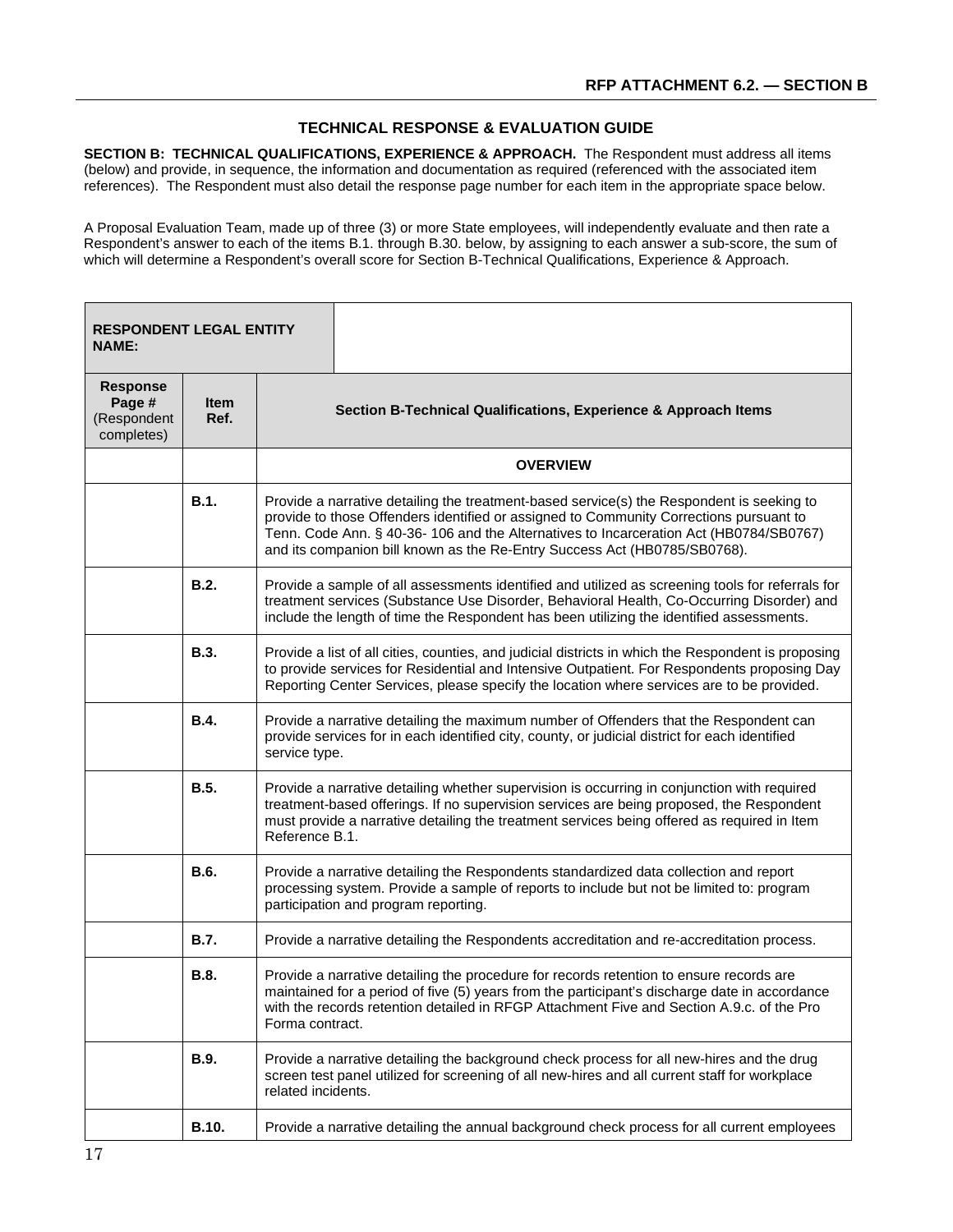|              | and approved volunteers.                                                                                                                                                                                                                                                                                                                                                                                          |  |  |  |
|--------------|-------------------------------------------------------------------------------------------------------------------------------------------------------------------------------------------------------------------------------------------------------------------------------------------------------------------------------------------------------------------------------------------------------------------|--|--|--|
| B.11.        | Provide a narrative detailing the training for all new and current professional staff for on-<br>boarding and annual training in accordance with human resources training standards set<br>forth by the State of Tennessee Department of Human Resources and the Tennessee<br>Department of Correction Community Correction Program Standards Attachment Five.                                                    |  |  |  |
| B.12.        | Provide a detailed security plan that outlines the following but not limited to:                                                                                                                                                                                                                                                                                                                                  |  |  |  |
|              | Office/Location Access Controls;                                                                                                                                                                                                                                                                                                                                                                                  |  |  |  |
|              | On-Site Security Professionals (direct or contract);                                                                                                                                                                                                                                                                                                                                                              |  |  |  |
|              | Emergency Plan, inclusive of an Active Shooter, Natural Disaster, Security Breach, and<br>Physical Altercations between staff and/or Offenders.                                                                                                                                                                                                                                                                   |  |  |  |
| B.13.        | Provide a detailed narrative that addresses how the Respondent will provide ADA<br>accommodations for all Offenders with identified ADA needs.                                                                                                                                                                                                                                                                    |  |  |  |
|              | SCORE (for Section B-Technical Qualifications, Experience & Approach Items (OVERVIEW<br>ONLY above):<br>(maximum possible score $= 5$ )                                                                                                                                                                                                                                                                           |  |  |  |
|              | <b>PROGRAMS &amp; SERVICE OFFERINGS</b>                                                                                                                                                                                                                                                                                                                                                                           |  |  |  |
| B.14.        | Provide a narrative outlining identified additional assessments that are utilized to determine<br>Offender eligibility and need for treatment-based services.                                                                                                                                                                                                                                                     |  |  |  |
| B.15.        | Provide a narrative detailing the training being provided to staff who are assigned/designated<br>to administer identified assessments. Respondent must include all required and accepted<br>licensure and certification.                                                                                                                                                                                         |  |  |  |
| B.16.        | Provide a narrative detailing the tracking and documentation process for all staff licensure(s)<br>and certification(s) upon hire and for continuous employment.                                                                                                                                                                                                                                                  |  |  |  |
| B.17.        | Provide a narrative outlining the Respondents process to ensure quality assurance of the<br>proposed/identified assessments being administered correctly.                                                                                                                                                                                                                                                         |  |  |  |
| <b>B.18.</b> | Provide a narrative detailing how the Respondent shall comply with case management ratios<br>for those Offenders who successfully complete their required treatment program but are<br>considered non-probatable to be supervised directly by TDOC as referenced in RFGP<br>Attachment 6.5. Pro Forma Contracts 1 & 2, Section A.15.d.                                                                            |  |  |  |
|              | SCORE (for Section B-Technical Qualifications, Experience & Approach Items (PROGRAMS &<br><b>SERVICE OFFERINGS ONLY above):</b><br>(maximum possible score $= 5$ )                                                                                                                                                                                                                                                |  |  |  |
|              | <b>DAY REPORTING CENTERS</b>                                                                                                                                                                                                                                                                                                                                                                                      |  |  |  |
| <b>B.19.</b> | Provide a narrative of all Evidence-Based programs and services to be offered to identified<br>Offenders. The proposed narrative shall include a combination of rehabilitation, supervision,<br>treatment, education, programming and re-entry services.                                                                                                                                                          |  |  |  |
| B.20.        | Provide a narrative detailing the licensed and credentialed staff identified to provide<br>treatment services and programming. Licensed staff should possess a Master's Level degree<br>and include at a minimum one of the following clinical designations:<br>LPC, MHSP<br><b>LCSW</b><br><b>LSPE</b><br>Psychologist<br>Respondent shall provide a copy of all licensure as issued by Tennessee Health-Related |  |  |  |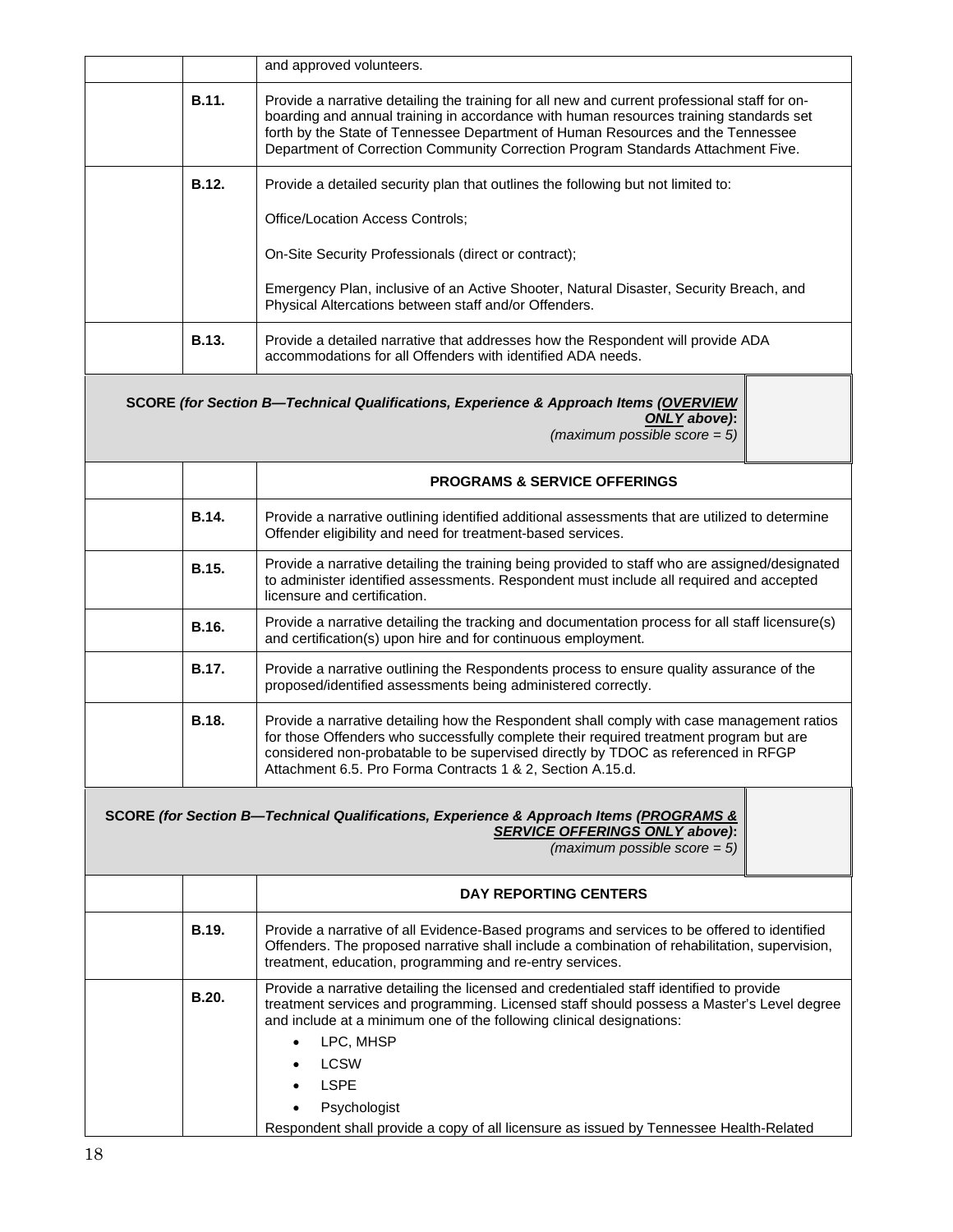|              | Boards for all identified treatment staff.                                                                                                                                                                                                                                                                                                                                                                                                                                    |
|--------------|-------------------------------------------------------------------------------------------------------------------------------------------------------------------------------------------------------------------------------------------------------------------------------------------------------------------------------------------------------------------------------------------------------------------------------------------------------------------------------|
| B.21.        | Provide a sample schedule of all programs and service offerings. The schedule must include<br>a minimum of nine (9) hours of alcohol and drug treatment per week.                                                                                                                                                                                                                                                                                                             |
| B.22.        | Provide a narrative detailing outlining the process for review of Offender eligibility for service<br>placement and list the designated positions or individuals that will oversee the review<br>process as referenced in Section A.12.g of the Pro Forma contract.                                                                                                                                                                                                           |
| <b>B.23.</b> | Provide a narrative detailing the Respondent's criteria for exclusion of services.                                                                                                                                                                                                                                                                                                                                                                                            |
| B.24.        | Provide a narrative detailing staff to participant ratio. Officer to Offender supervision ratio<br>cannot exceed more than fifty (50) active Offenders to one (1) Officer; and therapeutic<br>sessions and services cannot exceed fifteen (15) Offenders to one (1) clinical provider.                                                                                                                                                                                        |
| <b>B.25.</b> | Provide a detailed narrative detailing how participant success within the assigned program or<br>service is measured, tracked and reported and must include phased supervision levels that<br>include progressive benchmarks to proceed to the next phase. If assessments are utilized,<br>provide a sample of all assessments and provide the details on how often the identified<br>assessments are administered.                                                           |
| B.26.        | Provide a narrative detailing transportation service offerings available to assigned Offenders.<br>Respondent shall include all public and private transportation options offered. Respondent<br>shall not include pricing for transportation options.                                                                                                                                                                                                                        |
| B.27.        | Provide a detailed narrative describing how Offender non-compliance with treatment is<br>addressed and documented.                                                                                                                                                                                                                                                                                                                                                            |
| B.28.        | Provide a sample curriculum being administered to Offenders assigned to the Day Reporting<br>Center.                                                                                                                                                                                                                                                                                                                                                                          |
| B.29.        | Provide a detailed narrative describing case management services provided to Offenders but<br>not be limited to: housing, medical appointment management, aftercare planning and<br>Behavioral Health Services.                                                                                                                                                                                                                                                               |
| B.30.        | Provide a detailed narrative describing the process and all identified subcontractors (if any)<br>that are utilized or referred to in the event a participant presents with a medical condition or<br>crisis. Respondent must include all telecommunication devices to be utilized to notify in the<br>event of an identified medical condition or crisis.                                                                                                                    |
| B.31.        | Provide a narrative detailing how the Respondent shall comply with TDOC Inventory Control<br>Measures.                                                                                                                                                                                                                                                                                                                                                                        |
|              | SCORE (for Section B-Technical Qualifications, Experience & Approach Items (DAY<br><b>REPORTING CENTERS ONLY above):</b><br>$(maximum possible score = 15)$                                                                                                                                                                                                                                                                                                                   |
|              | <b>INTENSIVE OUTPATIENT TREATMENT (IOP)</b>                                                                                                                                                                                                                                                                                                                                                                                                                                   |
| B.32.        | Provide a narrative detailing all Evidence-Based treatment modalities and programming to be<br>offered to identified Offenders in accordance with TDMHSAS including but not limited to:<br>Substance Use and recovery education, Relapse Prevention skill-building, decision-making<br>skills, dangers of high-risk behavior, support system development, goal setting. Respondent<br>must also provide the total number of Offenders the identified program can accommodate. |
| <b>B.33.</b> | Provide a detailed narrative describing the prescribed treatment dosage of each identified<br>treatment and how each identified treatment is structured and progress is tracked and<br>measured.                                                                                                                                                                                                                                                                              |
| B.34.        | Provide a narrative detailing the licensed and credentialed staff identified to provide<br>treatment services and programming. Licensed staff possess a Master's Level degree and<br>include at a minimum one of the following clinical designations:<br><b>LADAC</b><br>$\bullet$<br><b>LPC</b><br><b>LSPE</b><br><b>LCSW</b>                                                                                                                                                |
|              | Psychologist                                                                                                                                                                                                                                                                                                                                                                                                                                                                  |
|              | Respondent shall provide a copy of all licensure as issued by Tennessee Health-Related                                                                                                                                                                                                                                                                                                                                                                                        |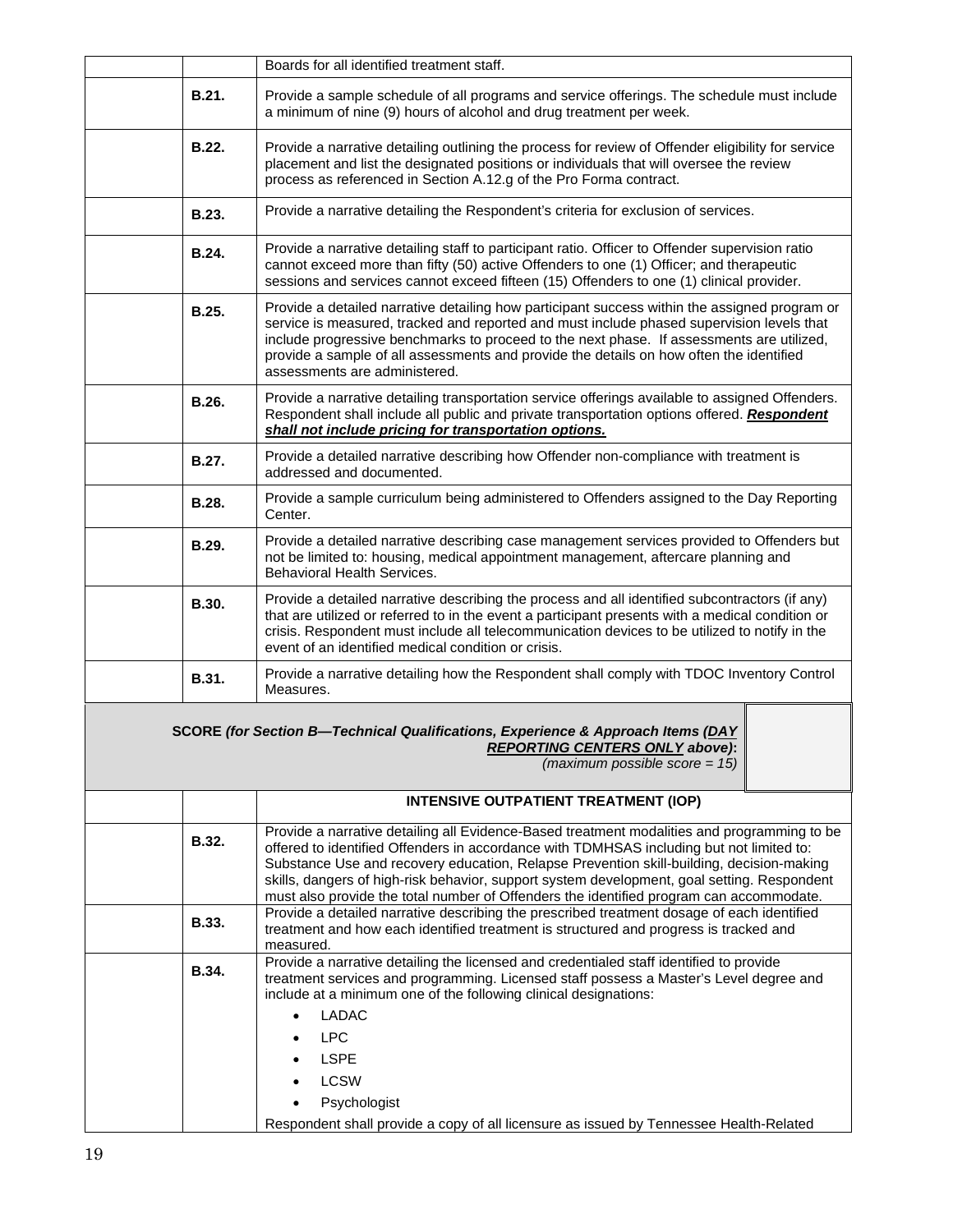|              | Boards for all identified treatment staff.                                                                                                                                                                                                                                                                                                                                                                                                                                                                                                                                                                                                                                                         |
|--------------|----------------------------------------------------------------------------------------------------------------------------------------------------------------------------------------------------------------------------------------------------------------------------------------------------------------------------------------------------------------------------------------------------------------------------------------------------------------------------------------------------------------------------------------------------------------------------------------------------------------------------------------------------------------------------------------------------|
| <b>B.35.</b> | Provide a detailed narrative describing how an Offender's treatment is determined.                                                                                                                                                                                                                                                                                                                                                                                                                                                                                                                                                                                                                 |
| B.36.        | Provide a sample schedule of all programs and service offerings. The schedule must include<br>a minimum of nine (9) hours of alcohol and drug treatment per week.                                                                                                                                                                                                                                                                                                                                                                                                                                                                                                                                  |
| <b>B.37.</b> | Provide a narrative detailing how an Offender's eligibility will be determined and must include<br>all assessments utilized to measure an Offender's eligibility which must include a Bio-<br>Psycho-Social based assessment based on the Addiction Severity Index (ASI). Respondent<br>must include a sample of all assessments utilized detail how the assessments are<br>administered.                                                                                                                                                                                                                                                                                                          |
| B.38.        | Provide a detailed narrative on how treatment services will be delivered to all identified<br>Offenders both in-person and remotely. The delivery of remote based treatment services<br>shall include but not be limited to the following details: identify the HIPAA compliant virtual<br>platform and all related licensure and security details, the counseling options for both group<br>and individual counseling, and provider participant ratio for both in-person and remote<br>offerings.                                                                                                                                                                                                 |
| B.39.        | Provide a detailed narrative detailing how an Offender's success within the assigned program<br>or service is measured, tracked and reported. If assessments are utilized, Respondent must<br>provide a sample of all assessments and provide the details on how often the identified<br>assessments are administered.                                                                                                                                                                                                                                                                                                                                                                             |
| <b>B.40.</b> | Provide a detailed narrative describing how non-compliance with treatment is addressed and<br>documented.                                                                                                                                                                                                                                                                                                                                                                                                                                                                                                                                                                                          |
| B.41.        | Provide a detailed narrative describing the process and all identified subcontractors (if any)<br>that are utilized or referred to in the event a participant presents with a medical condition or<br>crisis. Respondent must include all telecommunication devices to be utilized to notify in the<br>event of an identified medical condition or crisis.                                                                                                                                                                                                                                                                                                                                         |
| B.42.        | Provide a narrative detailing transportation service offerings available to assigned Offenders.<br>Respondent shall include all public and private transportation options offered. Respondent<br>shall not include pricing for transportation options.                                                                                                                                                                                                                                                                                                                                                                                                                                             |
| <b>B.43.</b> | Provide a detailed narrative describing case management services provided to Offenders but<br>not be limited to: housing, medical appointment management, aftercare planning and<br>Behavioral Health Services.                                                                                                                                                                                                                                                                                                                                                                                                                                                                                    |
| B.44.        | Provide a narrative detailing how the Respondent shall comply with TDOC Inventory Control<br>Measures.                                                                                                                                                                                                                                                                                                                                                                                                                                                                                                                                                                                             |
|              | SCORE (for Section B-Technical Qualifications, Experience & Approach Items (INTENSIVE<br><b>OUTPATIENT TREATMENT ONLY above):</b><br>(maximum possible score = $15$ )                                                                                                                                                                                                                                                                                                                                                                                                                                                                                                                              |
|              | <b>RESIDENTIAL TREATMENT PROGRAM</b>                                                                                                                                                                                                                                                                                                                                                                                                                                                                                                                                                                                                                                                               |
| <b>B.45.</b> | Provide a narrative detailing all Evidence-Based treatment modalities and programming to be<br>offered to identified Offenders in accordance with TDMHSAS including but not limited to:<br>Substance Use and recovery education, Relapse Prevention skill-building, decision-making<br>skills, dangers of high-risk behavior, support system development, goal setting.                                                                                                                                                                                                                                                                                                                            |
| B.46.        | Provide a narrative detailing the licensed and credentialed staff identified to provide<br>treatment services and programming. Licensed staff possess a Master's Level degree and<br>include at a minimum one of the following clinical designations:<br>LADAC <sub>2</sub><br>LPC, MHSP<br><b>LSPE</b><br><b>LCSW</b><br>Psychologist<br>$\bullet$<br>Registered Dietitian (direct hire or contract)<br>$\bullet$<br>M.D. or D.O. (direct hire or contract)<br>Respondent shall provide a copy of all licensure as issued by Tennessee Health-Related<br>Boards for all identified treatment staff.<br>Provide a detailed narrative describing the prescribed treatment dosage of each identified |
| <b>B.47.</b> | treatment and how each identified treatment is structured and progress is tracked and<br>measured.                                                                                                                                                                                                                                                                                                                                                                                                                                                                                                                                                                                                 |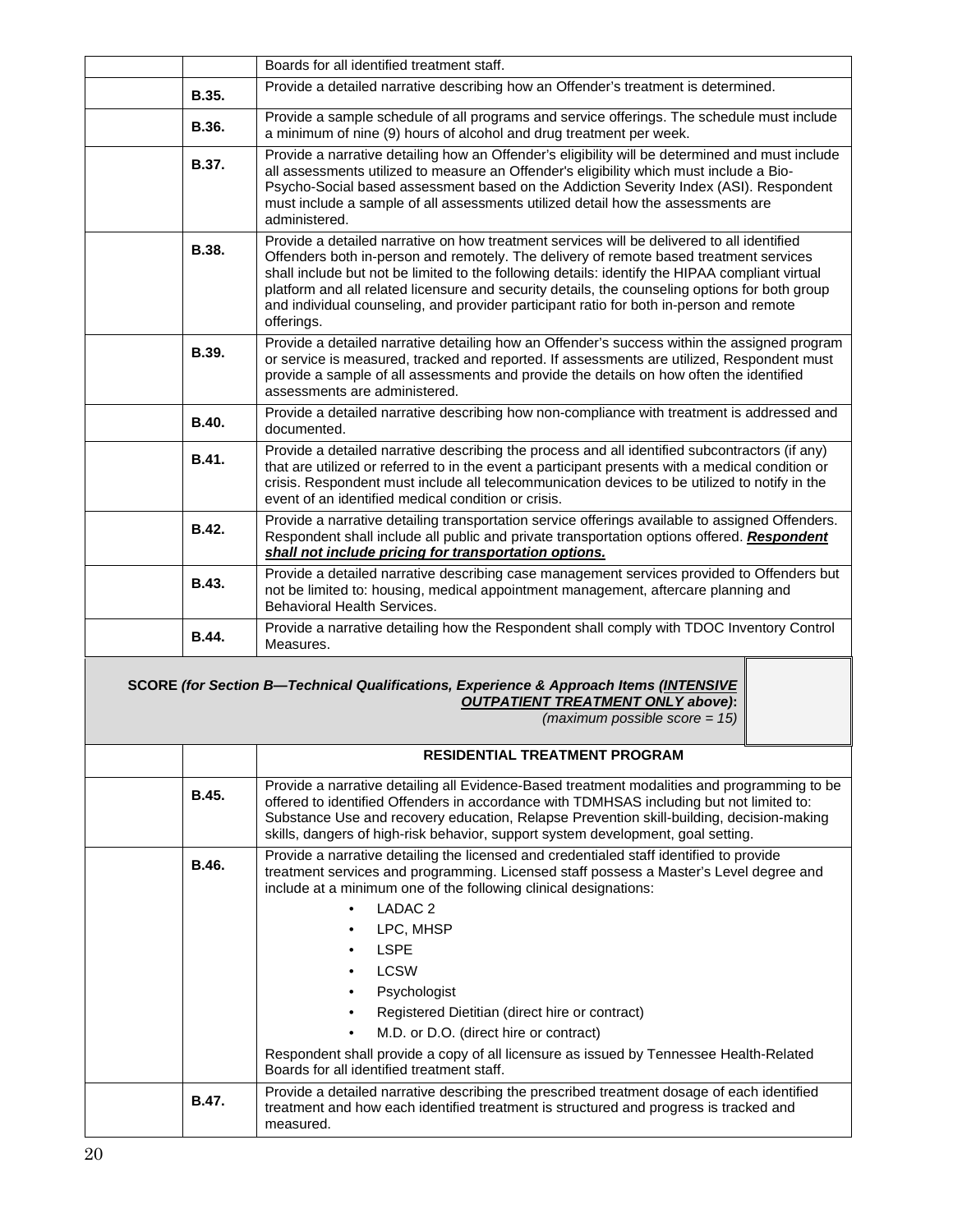| B.48.        | Provide a detailed narrative describing the following to include but not be limited to:<br>Total number of participants the identified program can accommodate; male, female or co-ed<br>program, treatment modalities being offered, treatment dosage and the progress structure.                                                                                                                                                                                                                 |  |  |  |
|--------------|----------------------------------------------------------------------------------------------------------------------------------------------------------------------------------------------------------------------------------------------------------------------------------------------------------------------------------------------------------------------------------------------------------------------------------------------------------------------------------------------------|--|--|--|
| B.49.        | Provide a sample schedule of all programs and service offerings.                                                                                                                                                                                                                                                                                                                                                                                                                                   |  |  |  |
| <b>B.50.</b> | Provide a detailed narrative describing case management services provided to Offenders but<br>not be limited to: housing, medical appointment management, aftercare planning and<br><b>Behavioral Health Services.</b>                                                                                                                                                                                                                                                                             |  |  |  |
| <b>B.51.</b> | Provide a narrative detailing how an Offender's eligibility will be determined and must include<br>all assessments utilized to measure an Offender's eligibility. Respondent must include a<br>sample of all assessments utilized detail how the assessments are administered.                                                                                                                                                                                                                     |  |  |  |
| <b>B.52.</b> | Provide a detailed narrative on how treatment services will be delivered to all identified<br>Offenders both in-person and remotely. The delivery of remote based treatment services<br>shall include but not be limited to the following details: identify the HIPAA compliant virtual<br>platform and all related licensure and security details, the counseling options for both group<br>and individual counseling, and provider participant ratio for both in-person and remote<br>offerings. |  |  |  |
| <b>B.53.</b> | Provide a detailed narrative detailing how an Offender's success within the assigned program<br>or service is measured, tracked and reported. If assessments are utilized, Respondent must<br>provide a sample of all assessments and provide the details on how often the identified<br>assessments are administered.                                                                                                                                                                             |  |  |  |
| B.54.        | Provide a detailed narrative describing how non-compliance with treatment is addressed and<br>documented.                                                                                                                                                                                                                                                                                                                                                                                          |  |  |  |
| <b>B.55.</b> | Provide a detailed narrative describing how medication will be stored, controlled, managed<br>and administered to residents in accordance with TDOC Policy #113.71.                                                                                                                                                                                                                                                                                                                                |  |  |  |
| B.56.        | Provide a detailed narrative describing the process and all identified subcontractors (if any)<br>that are utilized or referred to in the event a participant presents with a medical condition or<br>crisis. Respondent must include all telecommunication devices to be utilized to notify in the<br>event of an identified medical condition or crisis.                                                                                                                                         |  |  |  |
| <b>B.57.</b> | Provide a detailed narrative describing case management services provided to Offenders but<br>not be limited to: housing, medical appointment management, aftercare planning and<br><b>Behavioral Health Services.</b>                                                                                                                                                                                                                                                                             |  |  |  |
| B.58.        | Provide a narrative detailing how the Respondent shall comply with TDOC Inventory Control<br>Measures.                                                                                                                                                                                                                                                                                                                                                                                             |  |  |  |
|              | SCORE (for Section B-Technical Qualifications, Experience & Approach Items (RESIDENTIAL<br><b>TREATMENT PROGRAM ONLY above):</b><br>(maximum possible score = $15$ )                                                                                                                                                                                                                                                                                                                               |  |  |  |
|              | <b>SUPERVISION SERVICES</b>                                                                                                                                                                                                                                                                                                                                                                                                                                                                        |  |  |  |
| <b>B.59.</b> | Provide a narrative confirming the Respondent's understanding the provision of supervision<br>services must only be offered in conjunction with one (1) or more of the identified Evidence-<br>Based treatment-based options. Failure to offer an Evidence-Based treatment component in<br>conjunction with a Respondent's proposal for supervision services shall result in a<br>Respondent being non-responsive.                                                                                 |  |  |  |
| B.60.        | Provide a detailed narrative identifying the Respondent's sanction process. Provide a sample<br>of the sanction process and all identified sanctions the Respondent utilizes.                                                                                                                                                                                                                                                                                                                      |  |  |  |
| B.61.        | Provide a detailed narrative describing the Evidence-Based research utilized to develop the<br>identified sanction process and sanctions utilized that supports the proposed supervision<br>practices utilized by the Respondent.                                                                                                                                                                                                                                                                  |  |  |  |
| B.62.        | Provide a detailed narrative describing how non-compliance with supervision is addressed<br>and documented.                                                                                                                                                                                                                                                                                                                                                                                        |  |  |  |
| B.63.        | Provide a detailed narrative describing case management services provided to Offenders but<br>not be limited to: housing, medical appointment management, aftercare planning and<br>Behavioral Health Services.                                                                                                                                                                                                                                                                                    |  |  |  |
| B.64.        | Provide a narrative detailing transportation service offerings available to assigned Offenders.<br>Respondent shall include all public and private transportation options offered. Respondent<br>shall not include pricing for transportation options.                                                                                                                                                                                                                                             |  |  |  |
| B.65.        | Provide a detailed narrative on how supervision services will be delivered to all identified<br>Offenders both in-person and remotely. The delivery of remote supervision services shall                                                                                                                                                                                                                                                                                                           |  |  |  |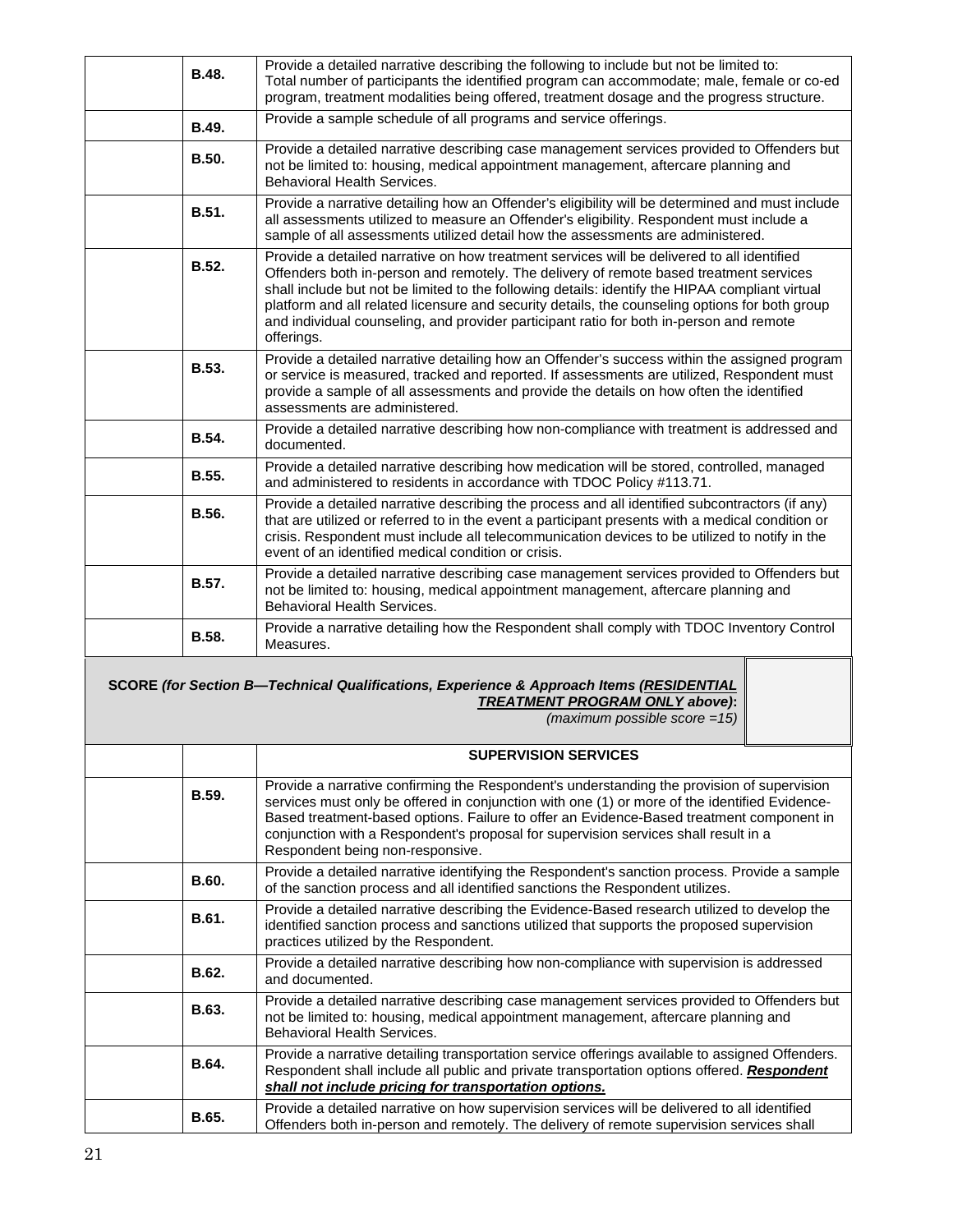|                                                                                                                                                             |       | include but not limited to the following details: identify HIPPA compliant virtual platform and<br>all related licensure and security details. |  |  |  |
|-------------------------------------------------------------------------------------------------------------------------------------------------------------|-------|------------------------------------------------------------------------------------------------------------------------------------------------|--|--|--|
|                                                                                                                                                             | B.66. | Provide a narrative detailing how the Respondent shall comply with TDOC Inventory Control<br>Measures.                                         |  |  |  |
| SCORE (for Section B—Technical Qualifications, Experience & Approach Items (SUPERVISION<br><b>SERVICES ONLY above):</b><br>(maximum possible score = $15$ ) |       |                                                                                                                                                |  |  |  |
| SCORE (for all Section B—Technical Qualifications, Experience & Approach Items):<br>$(maximum possible score = 70)$                                         |       |                                                                                                                                                |  |  |  |
| State Use - Evaluator Identification:                                                                                                                       |       |                                                                                                                                                |  |  |  |
|                                                                                                                                                             |       | State Use – Solicitation Coordinator Signature, Printed Name & Date:                                                                           |  |  |  |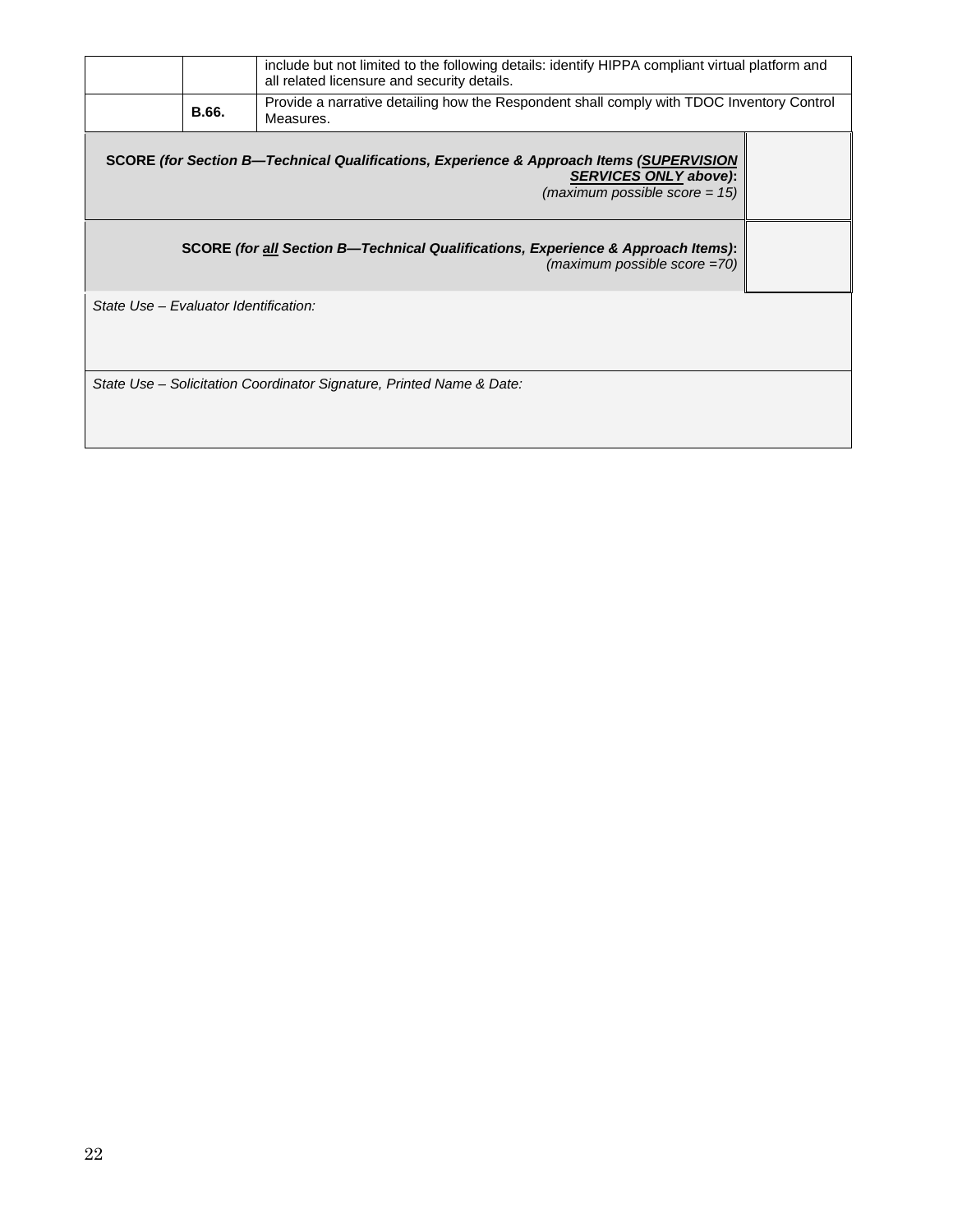#### **BUDGET EVALUATION GUIDE**

**Attachment 6.3 Budget.** The Proposer must address all items (below) and provide, in sequence, the information and documentation as required (referenced with the associated item references). The Proposer must also detail the proposal page number for each item in the appropriate space below.

A Proposal Evaluation Team, made up of three or more State employees, will independently evaluate and score the proposal's response to each item. Each evaluator will use the following whole number, raw point scale for scoring each item:

*0 = little value 1 = poor 2 = fair 3 = satisfactory 4 = good 5 = excellent*

The RFGP Coordinator will multiply the Item Score by the associated Evaluation Factor (indicating the relative emphasis of the item in the overall evaluation). The resulting product will be the item's raw, weighted score for purposes of calculating the section score as indicated.

|                                                                                                                                   |                     | <b>PROPOSER LEGAL ENTITY NAME:</b>                |                                                                                                                                                                                                                                                                                                                                                   |                                    |                             |                                    |                                 |
|-----------------------------------------------------------------------------------------------------------------------------------|---------------------|---------------------------------------------------|---------------------------------------------------------------------------------------------------------------------------------------------------------------------------------------------------------------------------------------------------------------------------------------------------------------------------------------------------|------------------------------------|-----------------------------|------------------------------------|---------------------------------|
| Proposal<br>Page #<br>(Proposer<br>completes)                                                                                     | <b>Item</b><br>Ref. |                                                   | <b>Budget</b>                                                                                                                                                                                                                                                                                                                                     |                                    | <b>Item</b><br><b>Score</b> | <b>Evaluation</b><br><b>Factor</b> | Raw<br>Weighted<br><b>Score</b> |
|                                                                                                                                   | C.1.                |                                                   | Grant budget consists of two components:                                                                                                                                                                                                                                                                                                          |                                    |                             |                                    |                                 |
|                                                                                                                                   |                     | 1. Budget Summary                                 |                                                                                                                                                                                                                                                                                                                                                   |                                    | 20                          |                                    |                                 |
|                                                                                                                                   |                     |                                                   | 2. Budget Detail                                                                                                                                                                                                                                                                                                                                  |                                    |                             |                                    |                                 |
|                                                                                                                                   | C.2.                |                                                   | Grant Budget is submitted in the required format<br>illustrated in Attachment 6.3.                                                                                                                                                                                                                                                                |                                    |                             | 5                                  |                                 |
|                                                                                                                                   | C.3.                | abuse treatment.                                  | Grant Budget included a narrative of a justification for<br>all costs (i.e. estimates or determination of the costs to<br>operate the program) and including the basis for<br>computation of these costs. Narrative must include<br>amounts projected to be spent on subcontractors if<br>county staff do not perform functions such as substance |                                    |                             | 10                                 |                                 |
|                                                                                                                                   | C.4.                | grantee funds.                                    | The Budget narrative portion of the Budget Detail<br>Worksheets detail the costs included in each applicable<br>budget category and includes justification and<br>explanation for how the item/service would benefit the<br>grant program exclusively. Narrative must detail internal<br>controls to insure that there will be no co-mingling of  |                                    |                             | 35                                 |                                 |
|                                                                                                                                   | C.5.                | indirect cost rate.                               | The Grant budget identified whether there is a State<br>agency acting as cognizant agency under which the<br>grantee has an indirect cost rate, and if so, the specified                                                                                                                                                                          |                                    |                             | 10                                 |                                 |
|                                                                                                                                   |                     | two (2) places to the right of the decimal point. | The RFGP Coordinator will use this sum and the formula below to calculate<br>the section score. All calculations will use and result in numbers rounded to                                                                                                                                                                                        | (sum of Raw Weighted Scores above) |                             | <b>Total Raw Weighted Score:</b>   |                                 |
|                                                                                                                                   |                     | <b>Total Raw Weighted Score</b>                   |                                                                                                                                                                                                                                                                                                                                                   | X 25                               |                             |                                    |                                 |
| $=$ SCORE:<br><b>Maximum Possible Raw Weighted Score</b><br>(maximum possible score)<br>(i.e., 5 x the sum of item weights above) |                     |                                                   |                                                                                                                                                                                                                                                                                                                                                   |                                    |                             |                                    |                                 |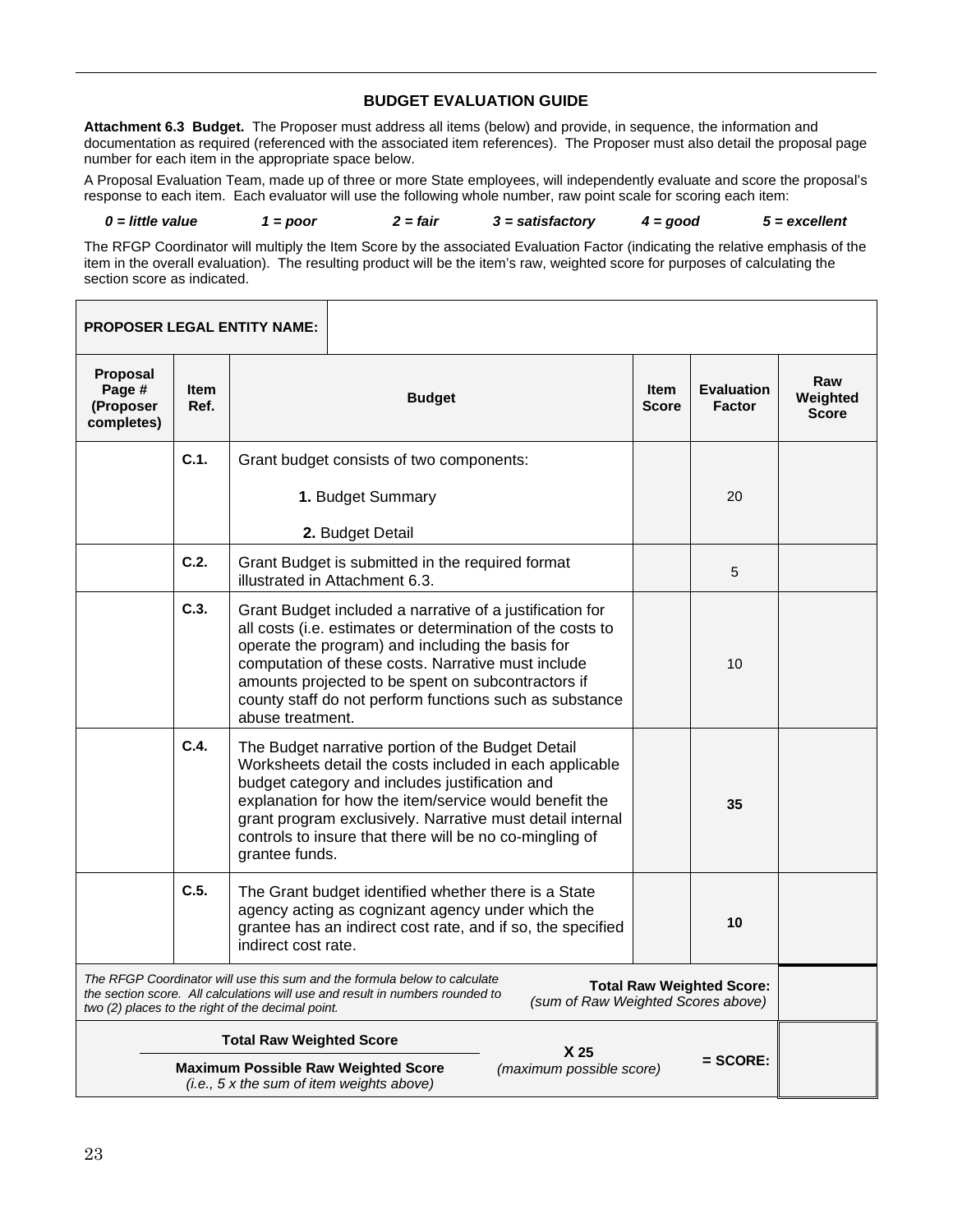|                                               |                     | <b>PROPOSER LEGAL ENTITY NAME:</b> |                                                              |                             |                             |                                 |
|-----------------------------------------------|---------------------|------------------------------------|--------------------------------------------------------------|-----------------------------|-----------------------------|---------------------------------|
| Proposal<br>Page #<br>(Proposer<br>completes) | <b>Item</b><br>Ref. |                                    | <b>Budget</b>                                                | <b>Item</b><br><b>Score</b> | <b>Evaluation</b><br>Factor | Raw<br>Weighted<br><b>Score</b> |
| State Use - Evaluator Identification:         |                     |                                    |                                                              |                             |                             |                                 |
|                                               |                     |                                    | State Use - RFGP Coordinator Signature, Printed Name & Date: |                             |                             |                                 |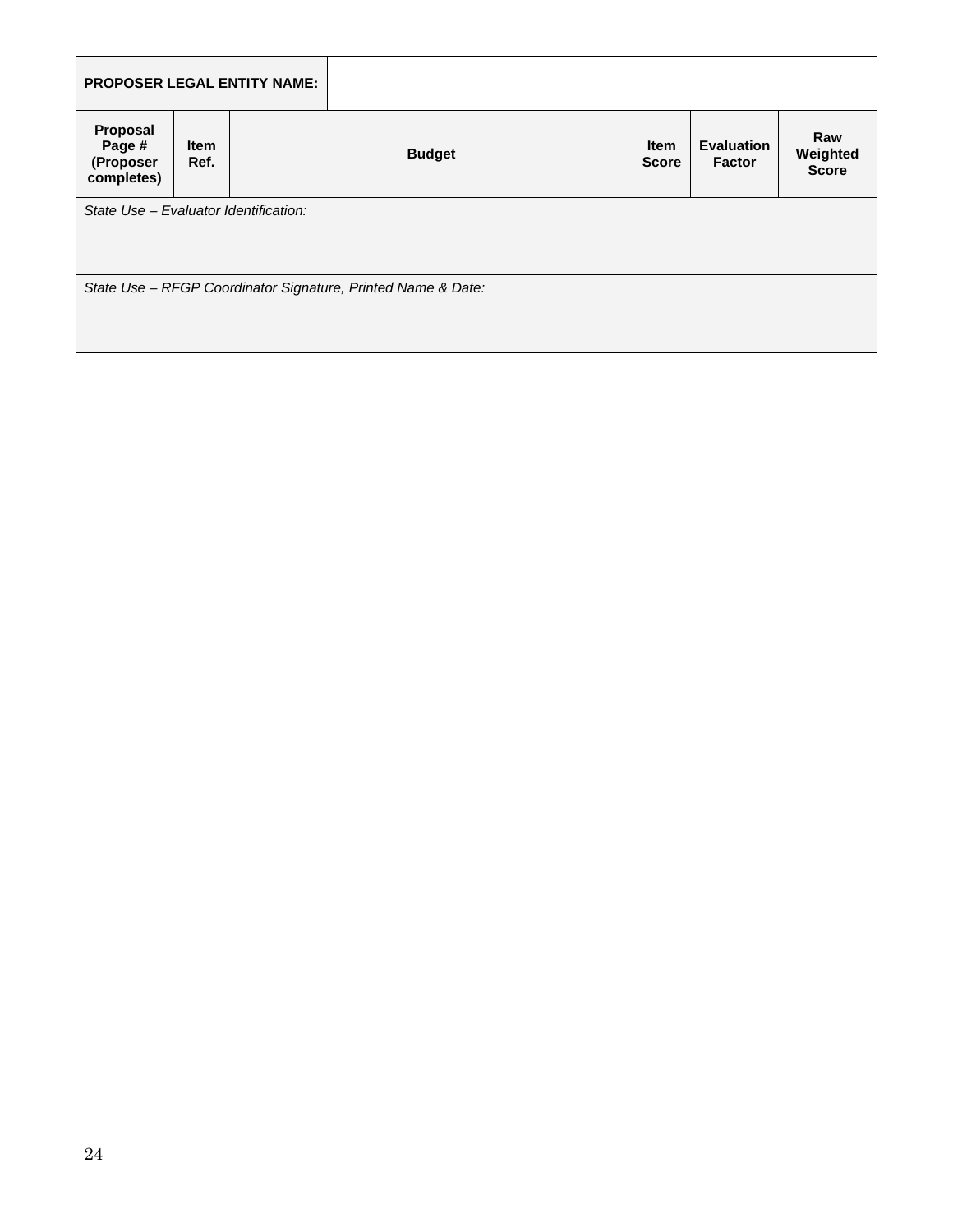|                                               | <b>GRANT BUDGET</b>                                                                                                                             |      |                    |      |  |  |
|-----------------------------------------------|-------------------------------------------------------------------------------------------------------------------------------------------------|------|--------------------|------|--|--|
|                                               | <b>Additional Identification Information As Necessary</b>                                                                                       |      |                    |      |  |  |
|                                               | The Grant Budget line-item amounts below shall be applicable only to expense incurred during the following                                      |      |                    |      |  |  |
|                                               | <b>Applicable Period:</b><br><b>BEGIN: July 1, 2022</b>                                                                                         |      | END: June 30, 2023 |      |  |  |
| POLICY 03<br>Object<br>Line-item<br>Reference | <b>GRANT</b><br><b>GRANTEE</b><br><b>EXPENSE OBJECT LINE-ITEM CATEGORY 1</b><br><b>TOTAL PROJECT</b><br><b>CONTRACT</b><br><b>PARTICIPATION</b> |      |                    |      |  |  |
| 1.2                                           | Salaries, Benefits & Taxes                                                                                                                      | 0.00 | 0.00               | 0.00 |  |  |
| 4, 15                                         | Professional Fee, Grant & Award 2                                                                                                               | 0.00 | 0.00               | 0.00 |  |  |
| 5, 6, 7, 8, 9,<br>10                          | Supplies, Telephone, Postage & Shipping, Occupancy,<br>Equipment Rental & Maintenance, Printing & Publications                                  | 0.00 | 0.00               | 0.00 |  |  |
| 11.12                                         | Travel, Conferences & Meetings                                                                                                                  | 0.00 | 0.00               | 0.00 |  |  |
| 13                                            | Interest <sup>2</sup>                                                                                                                           | 0.00 | 0.00               | 0.00 |  |  |
| 14                                            | Insurance                                                                                                                                       | 0.00 | 0.00               | 0.00 |  |  |
| 16                                            | Specific Assistance To Individuals                                                                                                              | 0.00 | 0.00               | 0.00 |  |  |
| 17                                            | Depreciation <sup>2</sup>                                                                                                                       | 0.00 | 0.00               | 0.00 |  |  |
| 18                                            | Other Non-Personnel <sup>2</sup>                                                                                                                | 0.00 | 0.00               | 0.00 |  |  |
| 20                                            | Capital Purchase <sup>2</sup>                                                                                                                   | 0.00 | 0.00               | 0.00 |  |  |
| 22                                            | <b>Indirect Budget</b>                                                                                                                          | 0.00 | 0.00               | 0.00 |  |  |
| 24                                            | In-Kind Expense                                                                                                                                 | 0.00 | 0.00               | 0.00 |  |  |
| 25                                            | <b>GRAND TOTAL</b>                                                                                                                              | 0.00 | 0.00               | 0.00 |  |  |

**1** Each expense object line-item shall be defined by the Department of Finance and Administration Policy 03, *Uniform Reporting Requirements and Budget Allocation Plans for Subrecipients of Federal and State Grant Monies, Appendix A*. (posted on the Internet at: [http://www.tn.gov/finance/topic/fa-policyinfo\)](http://www.tn.gov/finance/topic/fa-policyinfo).

**2** Applicable detail follows this page if line-item is funded.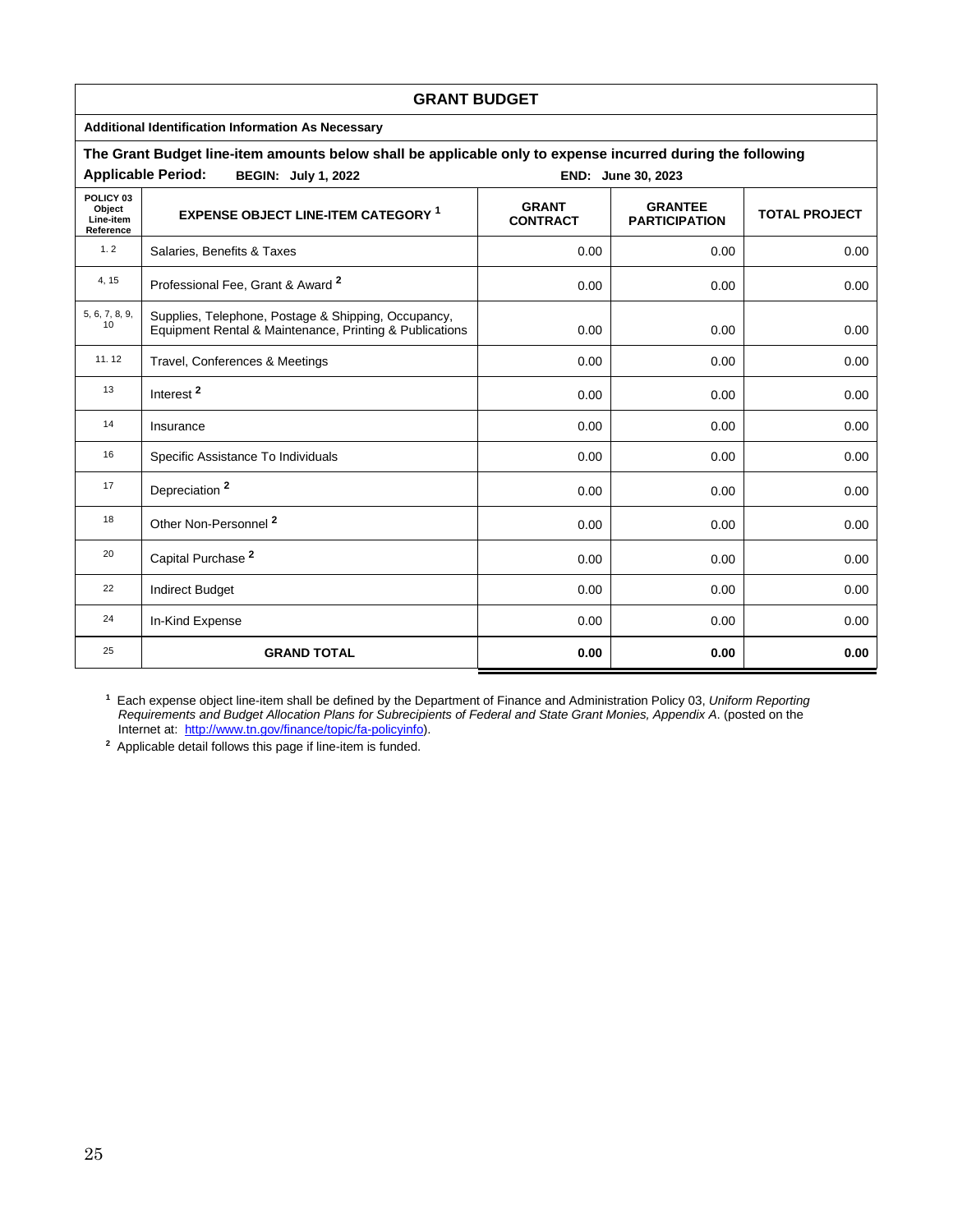## **GRANT BUDGET LINE-ITEM DETAIL:**

| <b>PROFESSIONAL FEE, GRANT &amp; AWARD</b>              | <b>AMOUNT</b> |
|---------------------------------------------------------|---------------|
| Specific, Descriptive, Detail (Repeat Row As Necessary) | Amount        |
| <b>TOTAL</b>                                            | Amount        |

| <b>INTEREST</b>                                         | <b>AMOUNT</b> |
|---------------------------------------------------------|---------------|
| Specific, Descriptive, Detail (Repeat Row As Necessary) | Amount        |
| <b>TOTAL</b>                                            | Amount        |

| <b>DEPRECIATION</b>                                     | <b>AMOUNT</b> |
|---------------------------------------------------------|---------------|
| Specific, Descriptive, Detail (Repeat Row As Necessary) | Amount        |
| <b>TOTAL</b>                                            | Amount        |

| <b>OTHER NON-PERSONNEL</b>                              | <b>AMOUNT</b> |
|---------------------------------------------------------|---------------|
| Specific, Descriptive, Detail (Repeat Row As Necessary) | Amount        |
| <b>TOTAL</b>                                            | Amount        |

| <b>CAPITAL PURCHASE</b>                                 | <b>AMOUNT</b> |
|---------------------------------------------------------|---------------|
| Specific, Descriptive, Detail (Repeat Row As Necessary) | Amount        |
| <b>TOTAL</b>                                            | Amount        |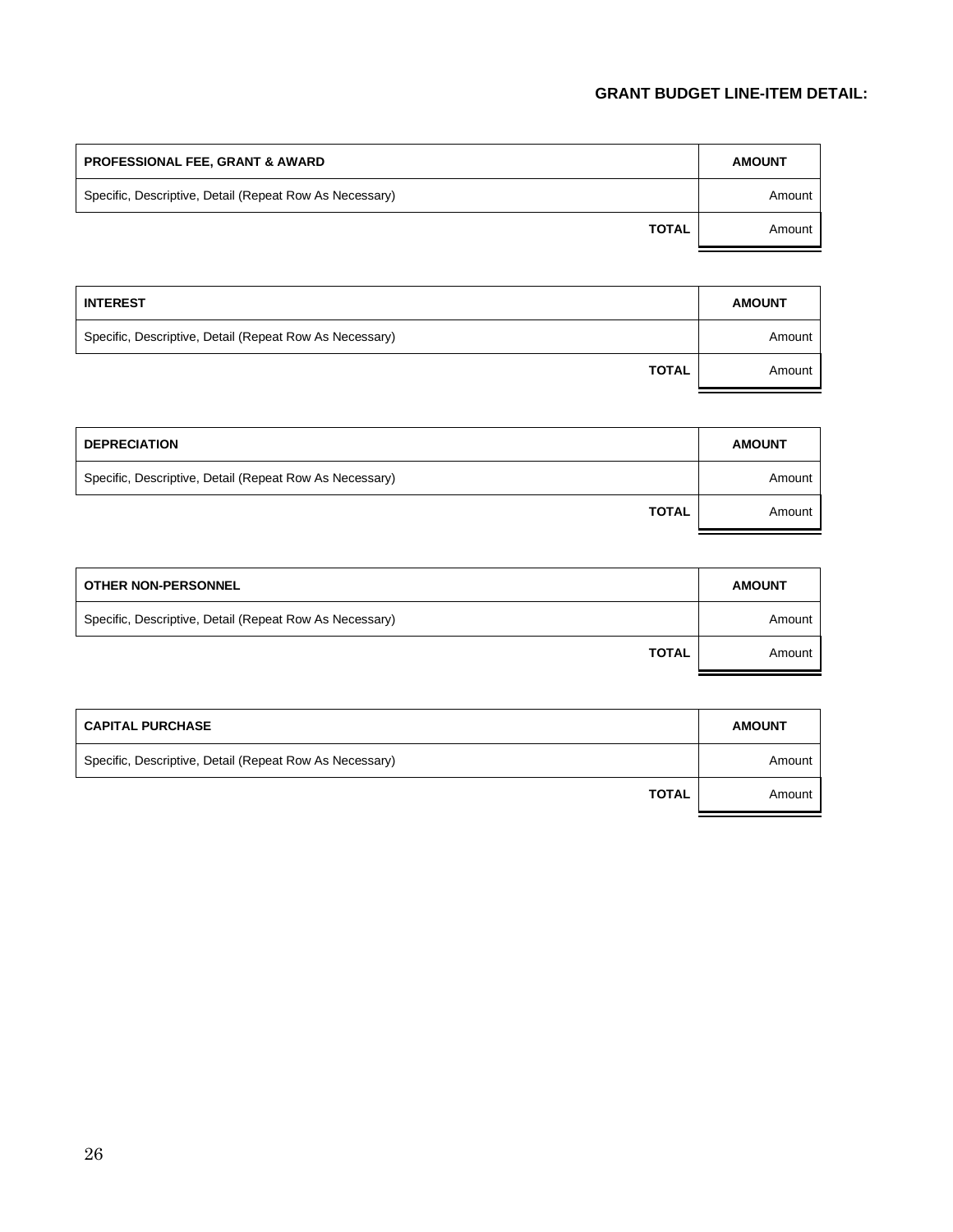## **RFGP ATTACHMENT 6.4.**

## **SCORE SUMMARY MATRIX**

|                                                                                                 | <b>RESPONDENT NAME</b> |  | <b>RESPONDENT NAME</b> |  | <b>RESPONDENT NAME</b> |  |  |
|-------------------------------------------------------------------------------------------------|------------------------|--|------------------------|--|------------------------|--|--|
| <b>GENERAL QUALIFICATIONS</b><br><b>&amp; EXPERIENCE</b><br>(maximum: 30                        |                        |  |                        |  |                        |  |  |
| <b>EVALUATOR NAME</b>                                                                           |                        |  |                        |  |                        |  |  |
| <b>EVALUATOR NAME</b>                                                                           |                        |  |                        |  |                        |  |  |
| REPEAT AS NECESSARY                                                                             |                        |  |                        |  |                        |  |  |
|                                                                                                 | <b>AVERAGE:</b>        |  | <b>AVERAGE:</b>        |  | <b>AVERAGE:</b>        |  |  |
| <b>TECHNICAL</b><br><b>QUALIFICATIONS,</b><br><b>EXPERIENCE &amp; APPROACH</b><br>(maximum: 70) |                        |  |                        |  |                        |  |  |
| <b>EVALUATOR NAME</b>                                                                           |                        |  |                        |  |                        |  |  |
| <b>EVALUATOR NAME</b>                                                                           |                        |  |                        |  |                        |  |  |
| <b>REPEAT AS NECESSARY</b>                                                                      |                        |  |                        |  |                        |  |  |
|                                                                                                 | <b>AVERAGE:</b>        |  | <b>AVERAGE:</b>        |  | <b>AVERAGE:</b>        |  |  |
| <b>COST PROPOSAL</b><br>(maximum: 25)                                                           | <b>SCORE:</b>          |  | <b>SCORE:</b>          |  | <b>SCORE:</b>          |  |  |
| <b>TOTAL RESPONSE</b><br><b>EVALUATION SCORE:</b><br>(maximum: 125)                             |                        |  |                        |  |                        |  |  |
| Solicitation Coordinator Signature, Printed Name & Date:                                        |                        |  |                        |  |                        |  |  |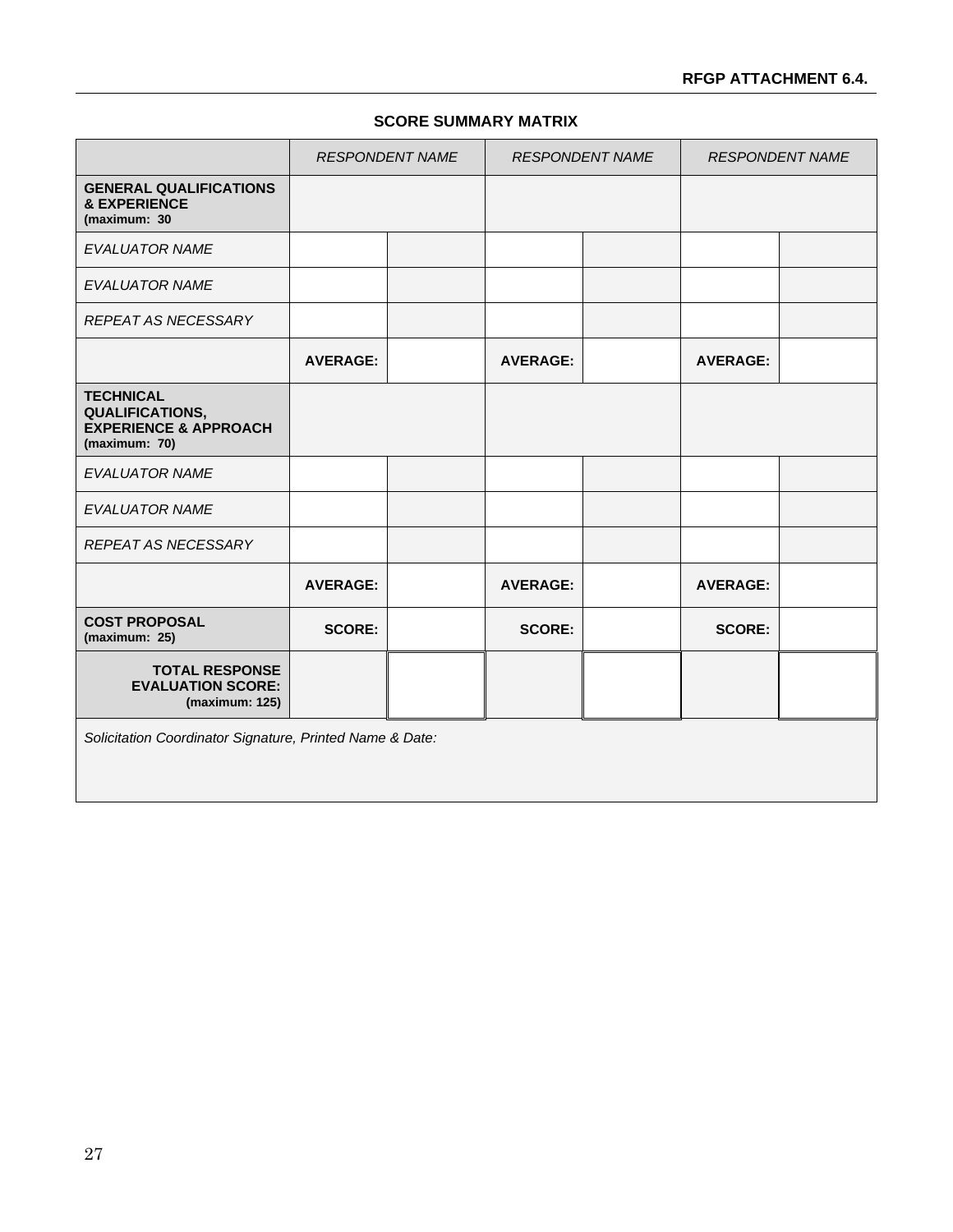#### *PRO FORMA* **CONTRACT # 1 (GG template for Governmental entities)**

**The** *pro forma* **contract detailed in following pages of this exhibit contains some "blanks" (signified by field descriptions in capital letters) that will be completed with appropriate information in the final contract resulting from the RFGP.**

*PRO FORMA* **CONTRACT DRAFTED IN COMPLIANCE WITH CURRENT APPLICABLE MODEL POLICY**